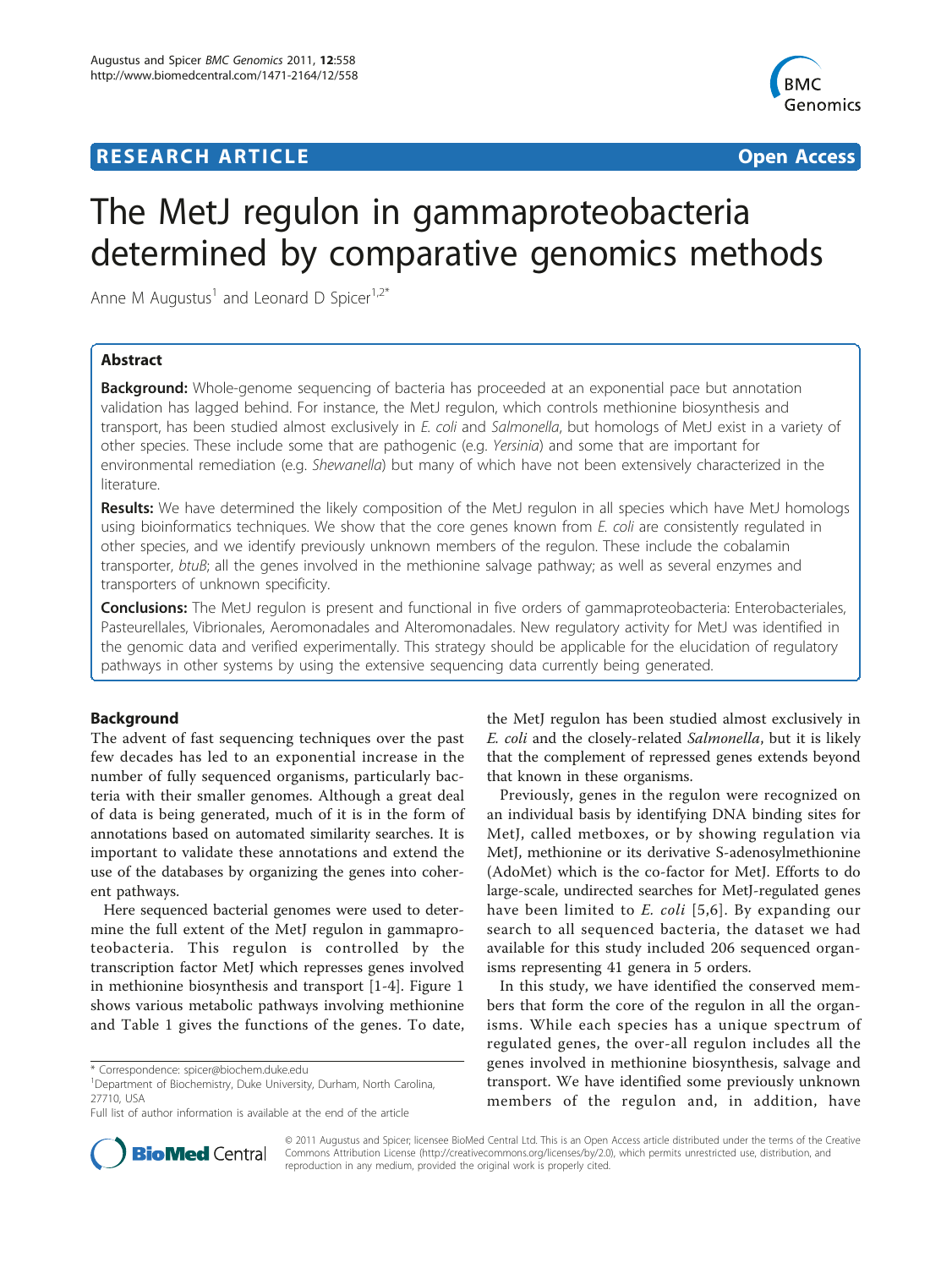<span id="page-1-0"></span>

experimentally confirmed that some of these are regulated by MetJ in vivo.

## Results

#### MetJ homologs and metboxes

Based on BLAST searches, MetJ homologs exist only within the gammaproteobacteria, and only within five orders: Enterobacteriales (Ent), Pasteurellales (Pas),

Vibrionales (Vib), Aeromonadales (Aer) and Alteromonadales (Alt). These orders are shown in the phylogenetic tree in Figure [2](#page-3-0) which was generated by the Orthologous Matrix Project based on whole genome comparisons of sequenced bacteria [\[7\]](#page-16-0). The most recent revision (December, 2010) includes most species that were part of this study. The gammaproteobacteria represent an important group of bacteria that are intimately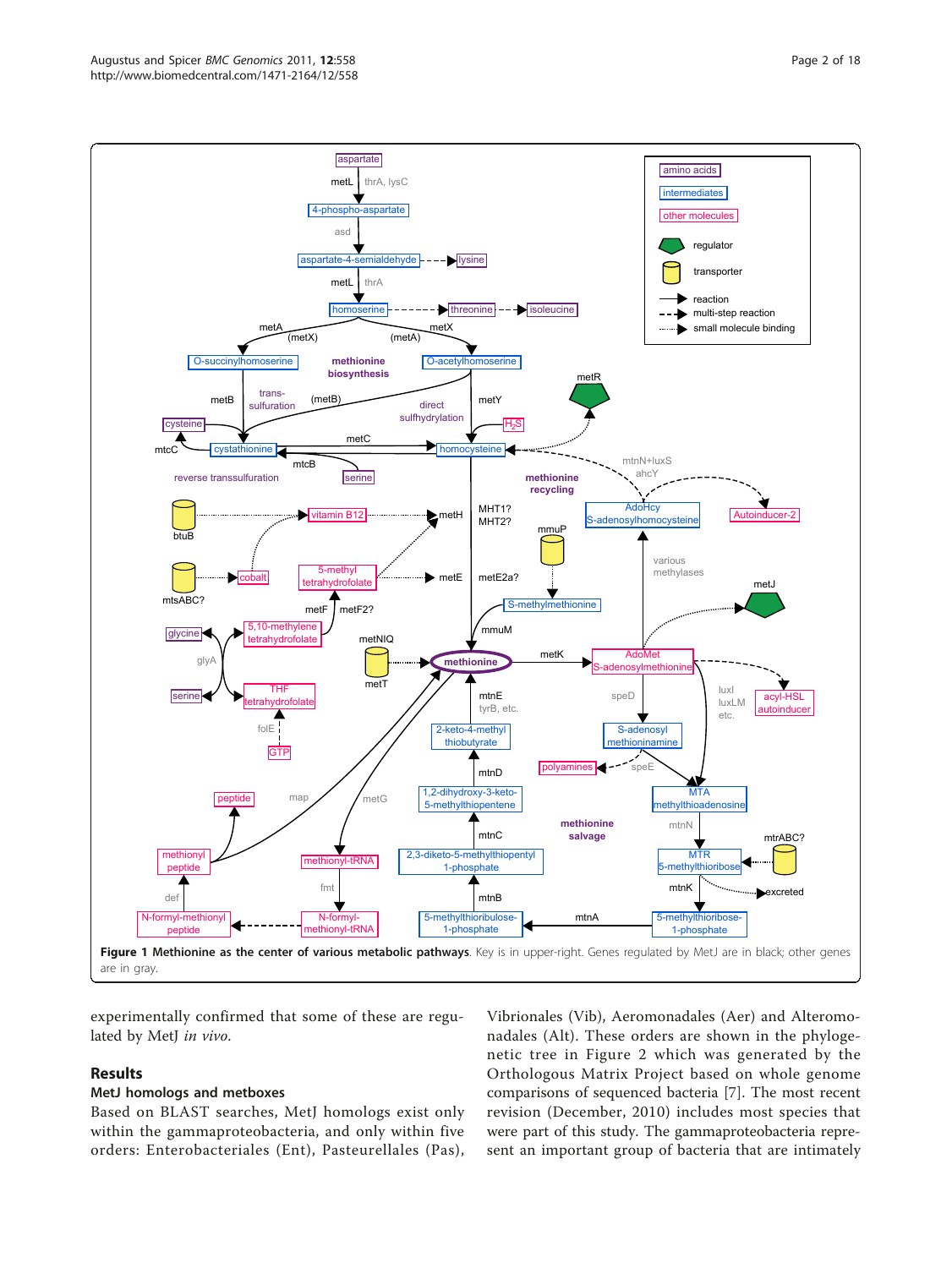<span id="page-2-0"></span>Table 1 Functions of the genes involved in methionine utilization

| gene                     | function <sup>1</sup>                                            |
|--------------------------|------------------------------------------------------------------|
| Regulators               |                                                                  |
| metJ                     | AdoMet-dependent transcriptional repressor                       |
| metR                     | homocysteine-dependent transcriptional activator                 |
|                          | <b>Biosynthetic enzymes</b>                                      |
| metL                     | aspartokinase II/homoserine dehydrogenase II                     |
| metA                     | homoserine O-succinyltransferase                                 |
| metX                     | homoserine O-acetyltransferase                                   |
| metY                     | ~O-acetylhomoserine sulfhydrylase                                |
| metB                     | cystathionine gamma-synthase                                     |
| metC                     | cystathionine beta-lyase                                         |
| metF                     | 5,10-methylenetetrahydrofolate reductase                         |
| metH                     | methionine synthase (B12-dependent)                              |
| metE                     | methionine synthase (B12-independent)                            |
| metK                     | S-adenosylmethionine (AdoMet) synthetase                         |
|                          | Methionine salvage pathway genes                                 |
| ybdH                     | ~alcohol dehydrogenase                                           |
| mtrA                     | ~MTR transporter (ATPase subunit)                                |
| mtrC                     | ~MTR transporter (permease subunit)                              |
| mtrB                     | ~MTR transporter (substrate-binding subunit)                     |
| mtrY                     | $\sim$ function unknown                                          |
| mtnK                     | 5-methylthioribose (MTR) kinase                                  |
| mtnA                     | S-methyl-5-thioribose-1-phosphate isomerase                      |
| mtnD                     | 1,2-dihydroxy-3-keto-5-methylthiopentene dioxygenase             |
| mtnC                     | 2,3-diketo-5-methylthio-1-phosphopentane phosphatase             |
| mtnB                     | methylthioribulose-1-phosphate dehydratase                       |
| mtnE                     | methionine aminotransferase                                      |
| mtnU                     | $\sim$ nitrilase                                                 |
| <b>Transporters</b>      |                                                                  |
| metN                     | methionine transporter (ATPase subunit)                          |
| metl                     | methionine transporter (permease subunit)                        |
| metQ                     | methionine transporter (substrate-binding subunit)               |
| metT                     | ~methionine transporter (Na+/H+ antiporter family)               |
| btuB                     | vitamin B <sub>12</sub> (cobalamin) outer membrane transporter   |
| mtsA                     | ~cobalt transporter (substrate-binding subunit)                  |
| mtsB                     | ~cobalt transporter (ATPase subunit)                             |
| $m$ tsC                  | ~cobalt transporter (permease subunit)                           |
| nhaP                     | $~\sim$ Na+/H+ antiporter                                        |
|                          | Other regulated genes                                            |
| mmuP                     | S-methylmethionine permease                                      |
| mmuM                     | S-methylmethionine : homocysteine methyltransferase              |
| MHT1                     | ~homocysteine S-methyltransferase                                |
| dppA                     | ~transporter (substrate-binding subunit)                         |
| dppB<br>dppC             | ~transporter (permease subunit)                                  |
|                          | ~transporter (permease subunit)<br>~transporter (ATPase subunit) |
| dppD                     |                                                                  |
| MHT <sub>2</sub><br>arcD | ~homocysteine S-methyltransferase<br>~amino acid permease        |
| metE2a                   | ~methionine synthetase (B12-independent)                         |
| mtcB                     | cystathionine beta-synthase                                      |
| $m$ tc $C$               | cystathionine gamma-lyase                                        |
|                          |                                                                  |

## Table 1 Functions of the genes involved in methionine utilization (Continued)

| megL        | ~methionine gamma-lyase                                                                 |
|-------------|-----------------------------------------------------------------------------------------|
| pcbC        | ~oxygenase                                                                              |
|             | Various unregulated genes                                                               |
| ahcY        | adenosylhomocysteinease                                                                 |
| asd         | aspartate semialdehyde dehydrogenase                                                    |
| def         | peptide deformylase                                                                     |
| fmt         | 10-formyltetrahydrofolate: L-methionyl-tRNAfMet N-<br>formyltransferase                 |
| $f \circ F$ | GTP cyclohydrolase I                                                                    |
| glyA        | serine hydroxymethyltransferase                                                         |
| luxS        | S-ribosylhomocysteine lyase                                                             |
| map         | methionine aminopeptidase                                                               |
| metG        | methionyl-tRNA synthetase                                                               |
| mtnN        | methylthioadenosine (MTA) nucleosidase/S-<br>adenosylhomocysteine (AdoHcy) nucleosidase |
|             |                                                                                         |

<sup>1</sup> Functions predicted from sequence similarity are marked with a tilde  $(\sim)$ .

involved in human life. They not only include the causative agents of diseases like cholera (Vibrio cholerae), chancroid (Haemophilus ducreyi), typhoid (Salmonella enterica) and the plague (Yersinia pestis), but they also include species that provide benefits such as aiding in the digestion of humans (Escherichia coli) and cows (Mannheimia succiniciproducens), acting as an agricultural insecticide (Photorhabdus luminescens), and being used in environmental bioremediation (Shewanella oneidensis). The five orders of interest all cluster in one part of the tree so it appears that MetJ entered the bacterial lineages at their common origin. All the sequenced organisms within these five orders have MetJ homologs with the exception of symbiotic Ent species (colored in orange). Almost all these species have lost MetJ as part of the massive reductions their genomes underwent during their shift to a symbiotic lifestyle. We note that three species (Marinobacter aquaeolei, Saccharophagus degradans and Teredinibacter turnerae) were annotated as Alt but they lack a MetJ homolog and metboxes, and they do not cluster with other Alt species, so they may have been misclassified. They were thus excluded from the analysis.

In order to look for metboxes in all these species, the known metboxes from E. coli were used as a training set to identify potential metboxes. High-confidence sequences that occurred with genes which were part of the known MetJ regulon in E. coli were used to create the final bit matrix for the final search, as described in the Methods. Methionine-related genes which had potential metboxes in a large number of species, particularly across multiple orders, make up the final list of candidate genes. Table [2](#page-4-0) summarizes the membership in the MetJ regulon, indicating how many species within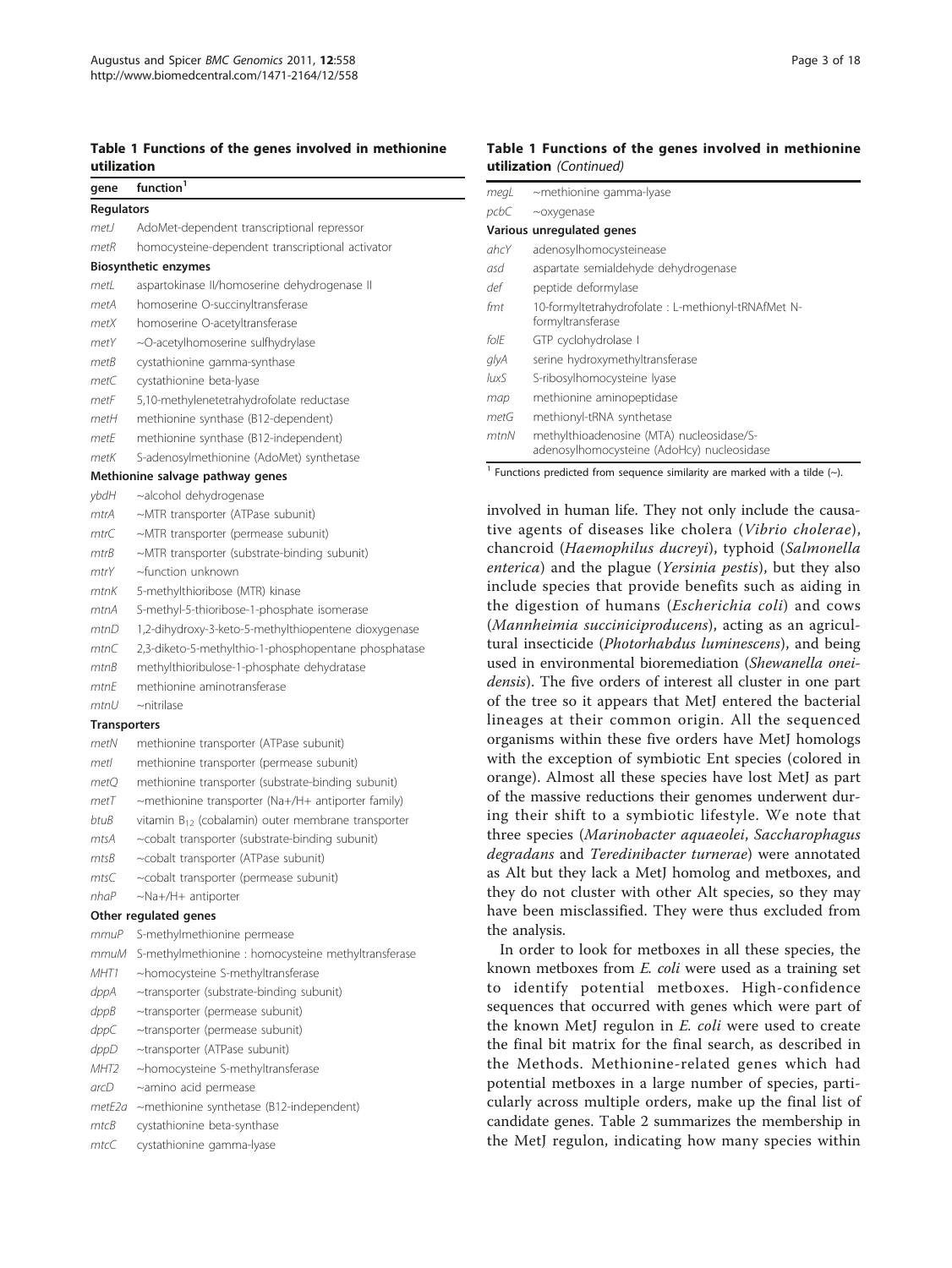<span id="page-3-0"></span>

an order have the gene, and how many of those genes have metboxes. Figure [3](#page-5-0) maps the degree of regulation for each gene onto the metabolic pathways involving methionine. A full list of candidate metboxes that were identified is available as Additional file [1](#page-15-0) (Table S1), while a full list of candidate genes is available as Additional file [2](#page-15-0) (Table S2). The spectrum of regulation shown in Table [2](#page-4-0) and Figure [3](#page-5-0) varies a great deal for each species, but, as expected, the known biosynthetic and transporter genes are well-represented.

For the entire complement of the MetJ regulon, most organisms regulate 70-80% of the genes, particularly Ent, Vib and Alt. For the Aeromonads, A. hydrophila regulates 94% of its genes, while Tolumonas only does 57%. The Pasteurellales are also highly variable, with repression percents ranging from 27% for Aggregatibacter to 69% for Pasteurella. Among the Ent symbiotes,

only two species, Hamiltonella defensa and Baumannia cicadellinicola, have MetJ homologs, and it is a pseudogene in the latter. (We note that the classification of genes as pseudogenes in this paper is based on the genome annotation and therefore could be affected by sequencing errors. However in the case of symbiotic species, pseudogenization and gene loss are common features of reductive genome evolution [[8\]](#page-16-0).) These species are also the only symbiotes with metboxes, although with a limited distribution; in H. defensa only metNIQ has them, while in B. cicadellinicola only metE/R have them. The metbox regions for these genes are highly similar to those of other Ent species (70% identical to the corresponding regions of E. coli) and appear to be conserved from the common ancestor.

In addition to the Ent symbiotes, Sodalis glossinidius (Ent) and Haemophilus ducreyi (Pas) show a great deal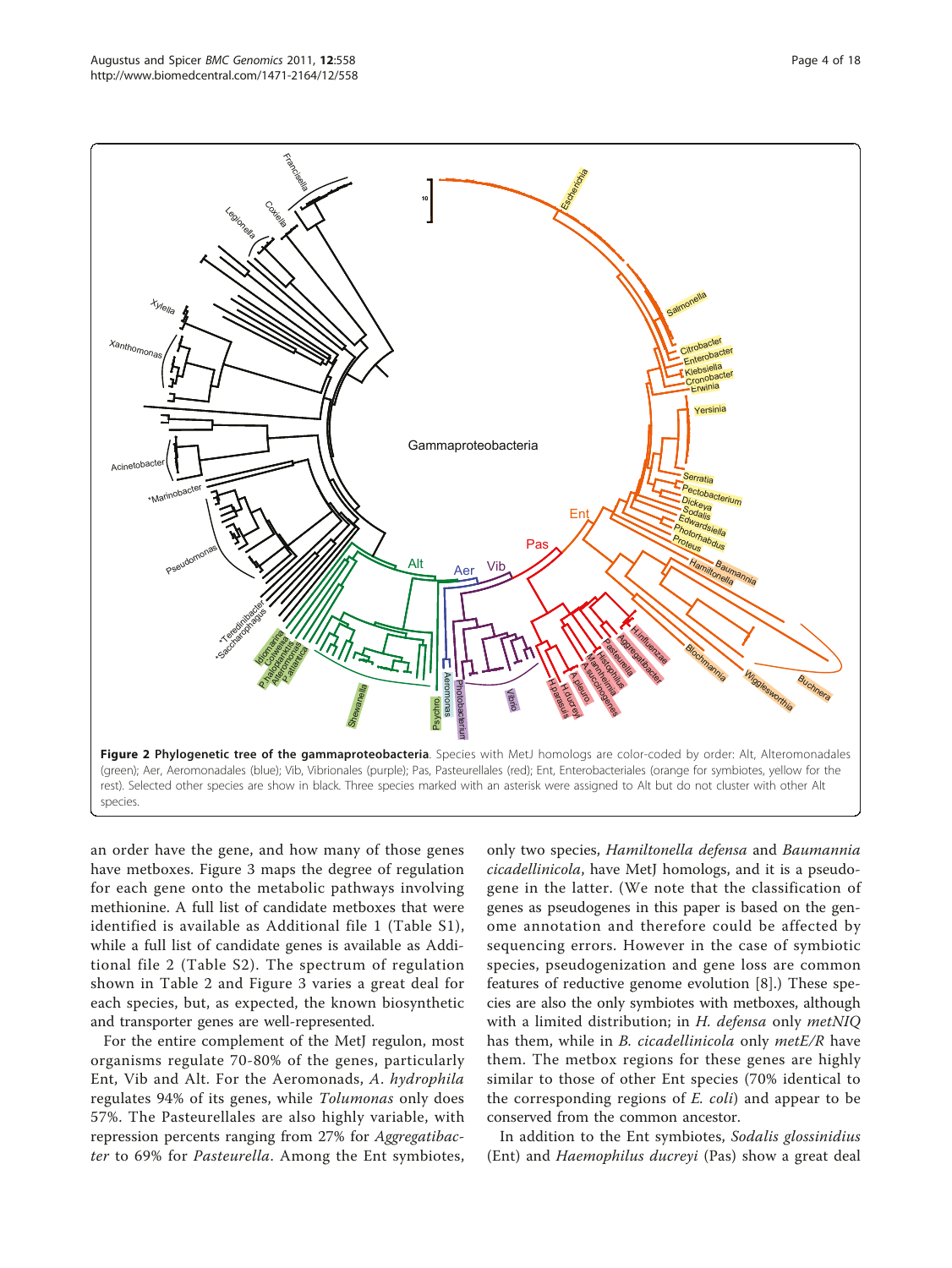|              | Ent                 | Sym                      | Pas                      | Vib                      | Aer                      | Alt                 | All       |
|--------------|---------------------|--------------------------|--------------------------|--------------------------|--------------------------|---------------------|-----------|
| species      | 122                 | 16                       | 20                       | 16                       | 3                        | 29                  | 206       |
| metJ         | *122 (122)          | 2(0)                     | 20 (15)                  | 16 (16)                  | 3(3)                     | 29 (28)             | 192 (184) |
| metR         | *122 (122)          | 2(1)                     | 19(3)                    | 16 (16)                  | 3(3)                     | 26 (22)             | 188 (167) |
| metL         | 122(117)            | $\equiv$                 | $\equiv$                 | 16(16)                   | 3(2)                     | 26 (24)             | 167 (159) |
| metA         | *122 (120)          | 3(0)                     | $\bar{ }$                | 16(15)                   | 3(3)                     | 27(9)               | 171 (147) |
| metX/1/2     | $\bar{\phantom{a}}$ |                          | *19 (19)                 | $\bar{ }$                | $\frac{1}{2}$            | ÷                   | 19 (19)   |
| metY         | 12(0)               | $\equiv$                 | 1(0)                     | 4(0)                     | 3(2)                     | $*25(18)$           | 45 (20)   |
| metB         | *122 (122)          | 3(0)                     | $\equiv$                 | 16(16)                   | 3(3)                     | 25 (25)             | 169 (166) |
| metC         | *119 (81)           | 3(0)                     | 19 (0)                   | 16(0)                    | $\equiv$                 | 24 (8)              | 181 (89)  |
| metF         | *122 (122)          | 13(0)                    | 18(2)                    | 16(16)                   | 2(2)                     | 23 (23)             | 194 (165) |
| metF2        | $\bar{ }$           | $\overline{\phantom{0}}$ | $\equiv$                 | ÷,                       | $\equiv$                 | 5(4)                | 5(4)      |
| metH         | $*112(1)$           | $\overline{\phantom{a}}$ | 9(0)                     | $*16(16)$                | 3(2)                     | *28 (26)            | 168 (45)  |
| metE         | *122 (122)          | 13(1)                    | 17 (14)                  | 16 (16)                  | 3(3)                     | 19 (18)             | 190 (174) |
| metK         | *122 (119)          | 14(0)                    | 20 (15)                  | 16(3)                    | 3(0)                     | 29(7)               | 204 (144) |
| ybdH/2       | $*101(79)$          | $\equiv$                 | $\overline{a}$           | $\overline{a}$           | $\overline{a}$           | $\overline{a}$      | 101 (79)  |
| mtrA         | *41 (19)            | $\frac{1}{2}$            | $\overline{\phantom{a}}$ | $\overline{\phantom{a}}$ | $\overline{\phantom{a}}$ | $\equiv$            | 41 (19)   |
| mtrC         | 41 (19)             |                          |                          |                          |                          |                     | 41 (19)   |
| mtrB/2       | *40 (26)            |                          |                          |                          |                          |                     | 40 (26)   |
| mtrY/2       | 31(9)               |                          |                          |                          |                          |                     | 31 (9)    |
| $m$ tn $K$   | *38 (35)            |                          |                          | 1(0)                     |                          | 1(1)                | 40 (36)   |
| mtnA         | *38 (35)            |                          |                          |                          |                          | 1(1)                | 39 (36)   |
| mtnD         | 35 (29)             |                          |                          |                          |                          | 1(1)                | 36 (30)   |
| $mtnC$       | 35 (35)             |                          |                          |                          |                          | 22(1)               | 57 (36)   |
| mtnB         | $*35(35)$           |                          |                          |                          |                          | 2(2)                | 37 (37)   |
| $m$ tn $E$   | *105 (99)           |                          |                          |                          | ÷                        | 3(1)                | 108 (100) |
| metNIQ       | *122 (121)          | 1(1)                     | 20(16)                   | 16(16)                   | 3(3)                     | 2(2)                | 164 (159) |
| metT         | $\equiv$            |                          | $\equiv$                 | $*11(11)$                | 2(2)                     | *26 (26)            | 39 (39)   |
| btuB         | $*116(34)$          |                          | 3(0)                     | 16(6)                    | 3(2)                     | 27(6)               | 165 (48)  |
| mtsABC       | $\qquad \qquad -$   |                          | $\equiv$                 | 10(6)                    | $\equiv$                 | $\bar{a}$           | 10(6)     |
| nhaP         |                     | $\qquad \qquad -$        | 10(0)                    | *16 (16)                 | 2(2)                     | 1(0)                | 29 (18)   |
| mmuPM        | *21 (21)            | $\overline{\phantom{0}}$ | $\equiv$                 | $\overline{a}$           | $\equiv$                 | $\bar{ }$           | 21(21)    |
| MHT1/dppABCD | 9(9)                |                          | $\equiv$                 | ÷,                       | $\overline{\phantom{a}}$ | $\bar{\phantom{a}}$ | 9(9)      |
| MHT2/arcD    | $\bar{a}$           |                          | 5(0)                     | 1(1)                     | 2(2)                     | 6(6)                | 14 (9)    |
| metE2a       | *28 (28)            |                          | L.                       |                          | L.                       | $\frac{1}{2}$       | 28 (28)   |
| $m$ tc $BC$  | 20(4)               |                          |                          |                          |                          | 2(0)                | 22(4)     |
| pcbC/megL    | $\equiv$            |                          | ÷                        |                          | 2(0)                     | 5(5)                | 7(5)      |

<span id="page-4-0"></span>

|  |  | Table 2 Composition of the MetJ regulon for the five orders |  |  |  |  |  |  |  |  |
|--|--|-------------------------------------------------------------|--|--|--|--|--|--|--|--|
|--|--|-------------------------------------------------------------|--|--|--|--|--|--|--|--|

The number of species within an order that have each gene are indicated and the number of those genes that have metboxes is in parentheses. Symbiotic Enterobacteria have been counted separately. Genes from an order that were tested experimentally for repression are marked with an asterisk.

of attrition in the MetJ regulon. S. glossinidius lives as a symbiote of tsetse flies but unlike the other symbiotic species, it has not reduced its genome significantly. However, while the genome is about the same size as E. coli, S. glossinidius has only about half as many intact genes. For our genes of interest, metE2a, metH, metL, mtnK, mtnA, mtnC, mtnE and btuB are identifiable as (unannotated) pseudogenes. Other than metH and metL, it retains the full complement of biosynthetic enzymes. In the case of H. ducreyi, an obligate pathogen, almost all genes of the MetJ regulon have been lost and it retains only metJ, metK and metNIQ. Of these, only metK retains its metboxes, so we may be seeing the first stage of the loss of *metJ* from this organism.

#### Regulation by MetJ

In order to confirm their regulation by MetJ, some of the candidate genes were chosen for further study. The ability of MetJ to regulate the genes was assessed in vivo using an ONPG assay where the native operators (400 base pairs upstream of the coding sequence) were used to direct expression of lacZ. We cannot assume all foreign promoters will be functional in E. coli, but we are interested only in the expression of the gene in the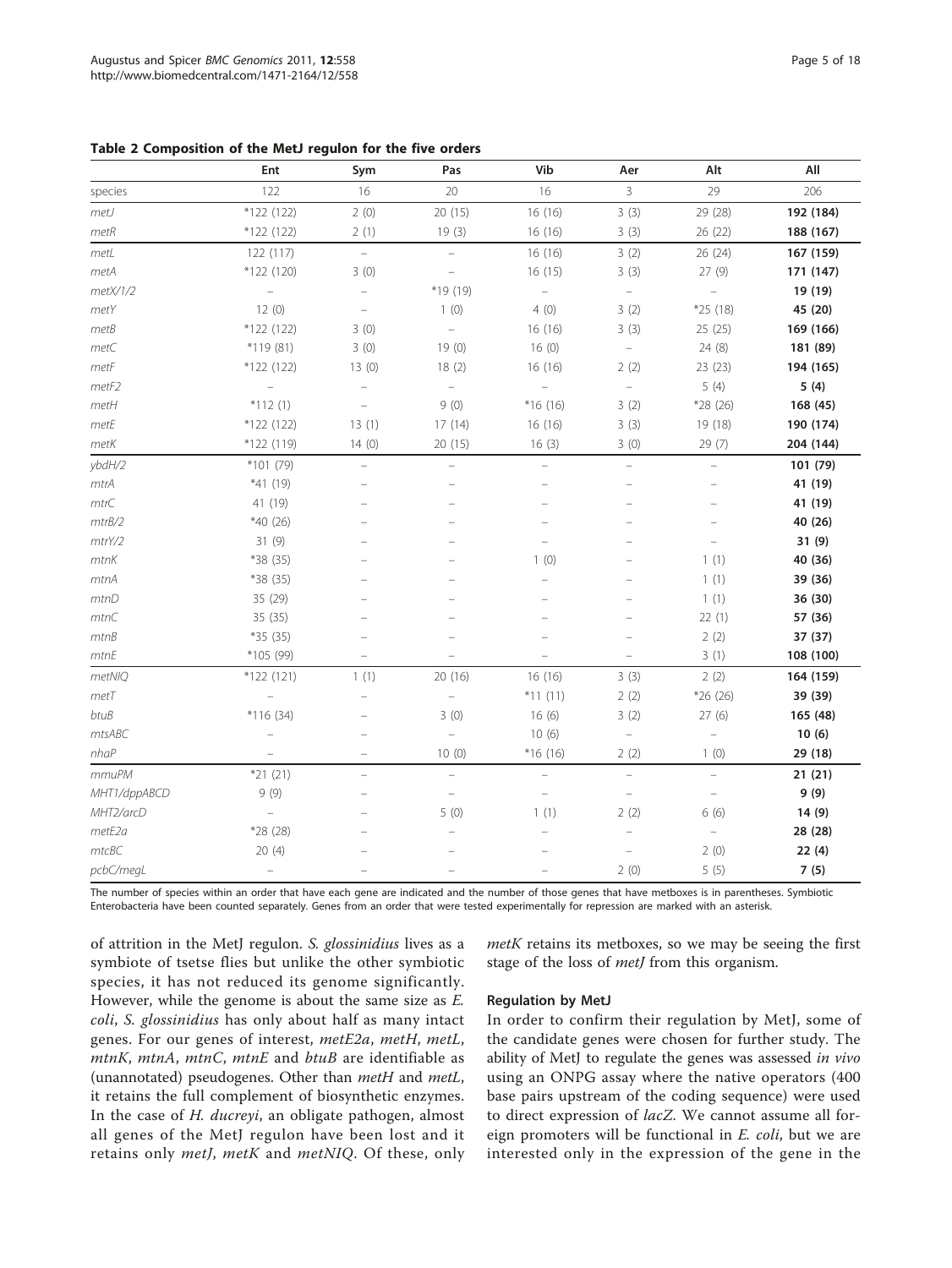<span id="page-5-0"></span>

presence of MetJ relative to the expression without MetJ, i.e. the repression ratio (RR). (We also note that we had difficulty transforming constructs containing H.  $influenzae$  operators into  $E.$   $colli$ , although constructs from the other species could be readily transformed.)

We tested the known E. coli genes as well as some negative controls to determine the variability of repression. We then included a selection of genes from a variety of other organisms. Figure [4](#page-6-0) shows the repression ratios for the various operators tested. The negative controls show ratios close to 1.00 while most of the repressed genes have ratios < 0.25. A gel shift was also performed to verify direct MetJ binding to the DNA sequences (Additional file [3](#page-15-0) Figure S1), and those operators which were bound by MetJ are displayed as black bars in Figure [4](#page-6-0). Ec.exbB is black because it shares an intergenic region with Ec.metC, but it is not regulated by MetJ in vivo. Ec.metH is white because it has no metboxes, but is strongly repressed in vivo by indirect regulation through MetR [[9\]](#page-16-0). Ec.metJ itself shows fairly weak repression which is consistent with previous reports [[10,11\]](#page-16-0) and arises from the fact that one of its three promoters is constitutive and non-repressible. It is therefore likely that other genes with ratios around 0.50 are either weakly or indirectly repressed. Individual genes are discussed below.

## Transcription regulators

MetJ is auto-regulated in 96% of the species where it occurs, although this repression is fairly weak. As described above, it was only repressed by half in our ONPG assay. In most species the gene occurs as part of a conserved cluster which includes metB, metL and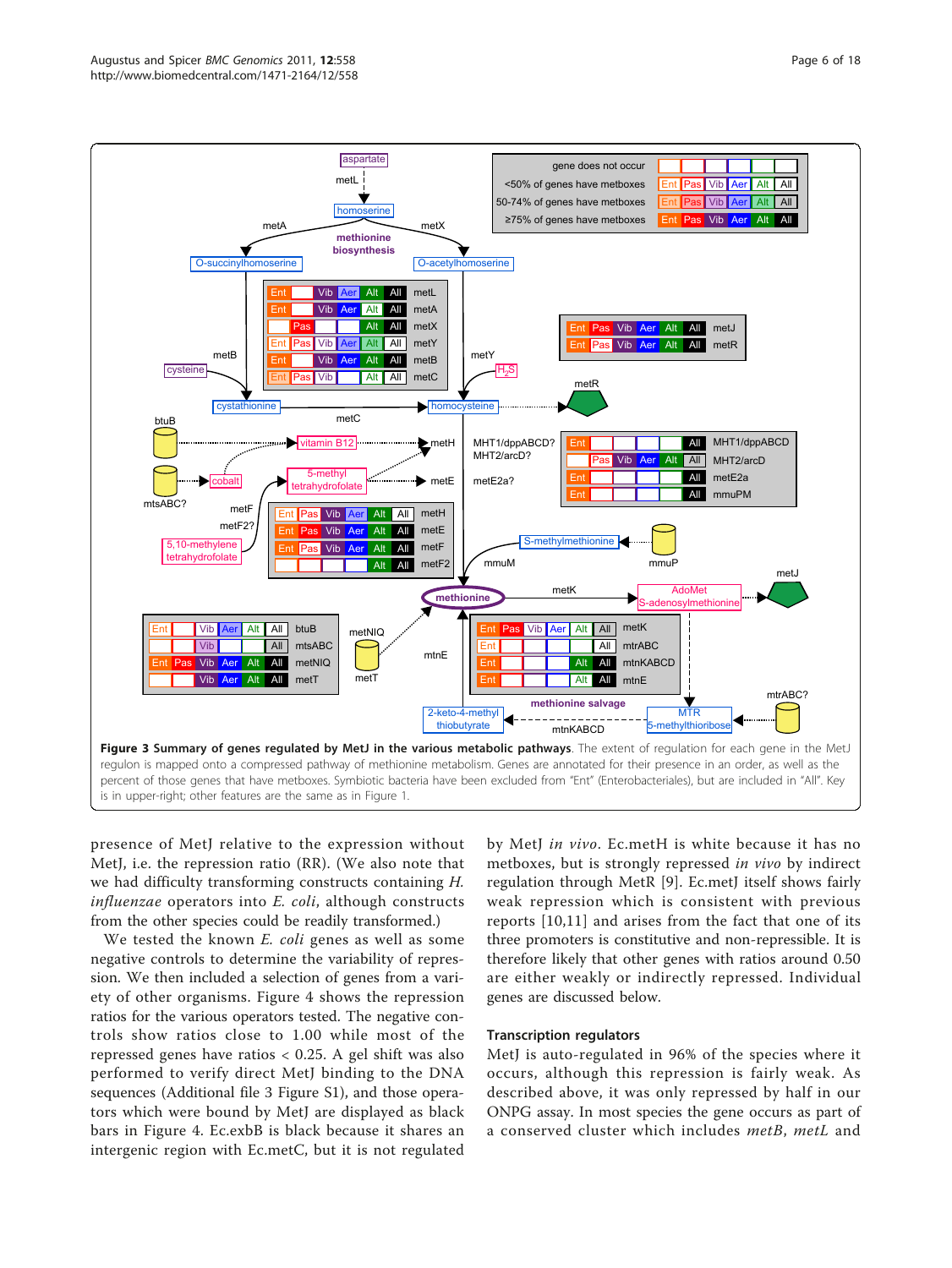<span id="page-6-0"></span>

 $metF$  (Figure 5), and it typically shares an intergenic region, and metboxes, with metB.

In addition to MetJ, some genes of the MetJ regulon are also regulated by MetR, a transcriptional activator of the LysR family. This protein primarily controls the expression of genes at the end of the pathway: metF, metE and metH, but also metA, glyA, luxS and metR itself. This gene is well represented in 91% of the species, and has metboxes in 89% of those. It almost always co-occurs with metE and they are divergently transcribed from a common intergenic region with common metboxes. In Alteromonas macleodii, an Alt species which lacks *metE*, *metR* is instead located 1 kilobase away from metH.

#### Methionine biosynthesis genes: homocysteine formation

In the canonical biosynthetic pathway, the backbone of methionine comes from aspartate, which is also the



precursor to lysine, threonine and isoleucine (Figure [1](#page-1-0)). Consequently, the three steps to convert aspartate to homoserine are catalyzed by the isoforms MetL (aspartokinase II, homoserine dehydrogenase II), ThrA (aspartokinase I, homoserine dehydrogenase I) and LysC (aspartokinase III), as well as the unique enzyme Asd (aspartate semialdehyde dehydrogenase). We note that all organisms without *metL* (mostly symbiotes and Pasteurellales) have thrA (distinguishable because it clusters with *thrB* and *thrC*) so it is possible that *thrA* provides the necessary function in those species. In almost every species of interest, the *metL* gene forms an operon with metB, and thus is regulated by the metB promoter (Figure 5). The only exceptions are Idiomarina, where metB has been lost, and Kangiella, where the operon has been expanded to include metX2 and metF.

The immediate precursor to methionine is homocysteine which can be made in multiple ways. Homoserine, created by MetL, is first activated by either succinylation or acetylation, and this represents the first committed step in methionine biosynthesis. These reactions are normally carried out by the unrelated proteins MetA (homoserine O-succinyltransferase) and MetX (homoserine O-acetyltransferase), however the two proteins do not have strict specificities [[12\]](#page-16-0). Homocysteine can then be generated by either direct sulfhydrylation, a single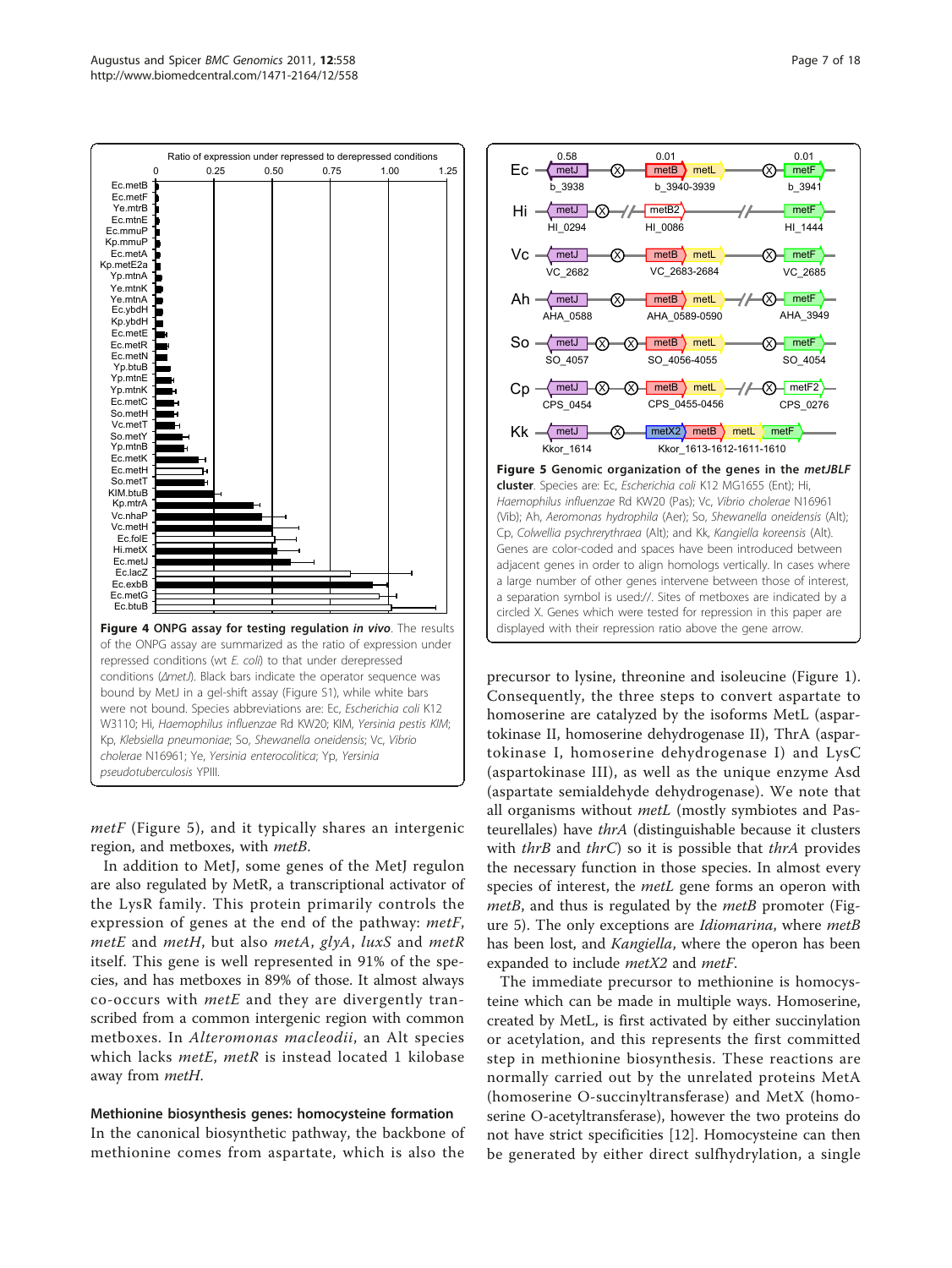step using inorganic sulfur, or by transsulfuration, a two step process using cystathionine as an intermediate with cysteine as the sulfur donor. The first reaction is usually catalyzed by MetY (O-acetylhomoserine (thiol)-lyase), while the second set of reactions is carried out by MetB (cystathionine gamma-synthase) and MetC (cystathionine beta-lyase). However, just as with MetA and MetX, there is a certain amount of promiscuity in the functions of MetY, MetB and MetC [\[13](#page-16-0)], particularly since they all belong to the same transsulfuration family of pyridoxaldependent enzymes (Additional file [4](#page-15-0) Figure S2).

For the first step of homoserine activation, almost all our species of interest use MetA (83%), and it has metboxes in most of them (86%). In addition, the E. coli protein is known to be feedback inhibited by methionine and AdoMet, and to be regulated at the level of transcription by MetR as well as MetJ. In most Ent and some Alt and Aer it occurs close in the genome to *metH*, the  $B_{12}$ -dependent methionine synthase, even seeming to form an operon in Pseudoalteromonas and Alteromonas species.

The species without MetA either lack de novo biosynthesis (Ent symbiotes and *H. ducreyi*) or use MetX homologs (Pas and the Alt species Idiomarina and Kangiella). These genes all have metboxes. In addition, five Alt (three Pseudoalteromonas, Alteromonas and Idiomarina) and one Ent (Pantoea sp. At-9b) have a MetX homolog even though they also have MetA (or MetX1 in the case of Idiomarina). These genes do not have metboxes. The few  $metX$  genes that exist seem to have arisen from horizontal gene transfer; metX in Pas likely came from Listeria or a close relative [[12](#page-16-0)].

In addition to replacing MetA with MetX, Pas species also replaced MetB with MetB2 from Gram-positives [[14\]](#page-16-0). These two genes are not located close to each other on the chromosome so they may represent independent transfers. Possibly the native MetB was not capable of or efficient at recognizing the acetylated product of MetX; E. coli MetB can act on acetyl-homocysteine although not as efficiently as the succinylated substrate [[13](#page-16-0)]. MetC remains to convert cystathionine to homocysteine. One of the H. influenzae strains (PittGG) lacks MetB2 and MetX is a pseudogene so it may have lost the ability to synthesize methionine. While all the Pas  $metX$  genes have metboxes and they were shown to be functional in H. influenzae, albeit weakly ( $RR = 0.52$ ), only one of the *metB2* genes has potential metboxes.

With the notable exception of Pas, succinylation by MetA and transsulfuration using MetB and MetC appears to be the ancestral pathway for homocysteine synthesis as these genes are well represented in all the orders. In almost all cases (98%) metB has metboxes, while *metC* has metboxes only in about half the Ent and a handful of Alt. Among the Ent symbiotes, only Baumannia and Blochmannia have the three genes, but none of them have metboxes. metB is a pseudogene in Yersinia pestis strains, which explains its known methionine auxotrophy [[15\]](#page-16-0). Although it relies on transport to meet its methionine needs, Y. pestis has not yet lost any of the other genes associated with biosynthesis, or the metboxes that regulate them.

MetY homologs, which create homocysteine via direct sulfhydrylation, are eclectically represented in the five orders, but unlike MetA, MetB and MetC, the distribution of the MetY homologs does not match the phylogeny, so they are probably not inherited. There are metboxes in most of the Aer and Alt species and the gene from Shewanella is strongly repressed by MetJ (RR  $= 0.11$ ). Almost all the species with MetY also have MetA, MetB and MetC so they may be able to use both pathways for homocysteine synthesis. The Alt Idiomarina is unique in that it lacks MetA, MetB and MetC and only has MetX1 and MetY, which form an operon and therefore presumably function together. Kangiella is odd in that it has metB, but not metY or metC. Probably MetB in this organism is capable of converting the MetX2 product directly to homocysteine through direct sulfhydrylation, a secondary function that E. coli MetB also has [[13](#page-16-0)].

#### Methionine biosynthesis genes: methionine formation

Homocysteine is converted to methionine using one of two unrelated enzymes: MetH, which requires vitamin  $B_{12}$  (cobalamin) as co-factor, and MetE. For organisms which have both proteins  $(\sim 70\%$  of our species), MetH is preferred when  $B_{12}$  is available since it is a much more efficient enzyme than MetE. MetH has metboxes in Vib, Aer and Alt species, but rarely in Ent or Pas. MetE, on the other hand, has metboxes in almost every species. This is probably because, in the absence of repression, the metE gene is very highly expressed to overcome the fact that it is such an inefficient enzyme [[16](#page-16-0)]. In *E. coli*, this expression also requires MetR so it is not surprising that, with the exception of symbiotes, all species with  $metE$  also have metR, although the reverse is not true. As said before, metE typically shares a locus with *metR*, with the two genes being divergently transcribed from a common intergenic region in almost all species.

The terminal methyl group for methionine comes from the donor 5-methyltetrahydrofolate which is made by the enzyme MetF (5,10-methylenetetrahydrofolate reductase) and is usually in a glutamylated form. MetF has metboxes in almost all species (85%), the primary exception being Pas. In addition, there are four Alt species (Psychromonas ingrahamii, Shewanella piezotolerans, Colwellia psychrerythraea and Pseudoalteromonas haloplanktis) that lack the ortholog of E. coli metF, but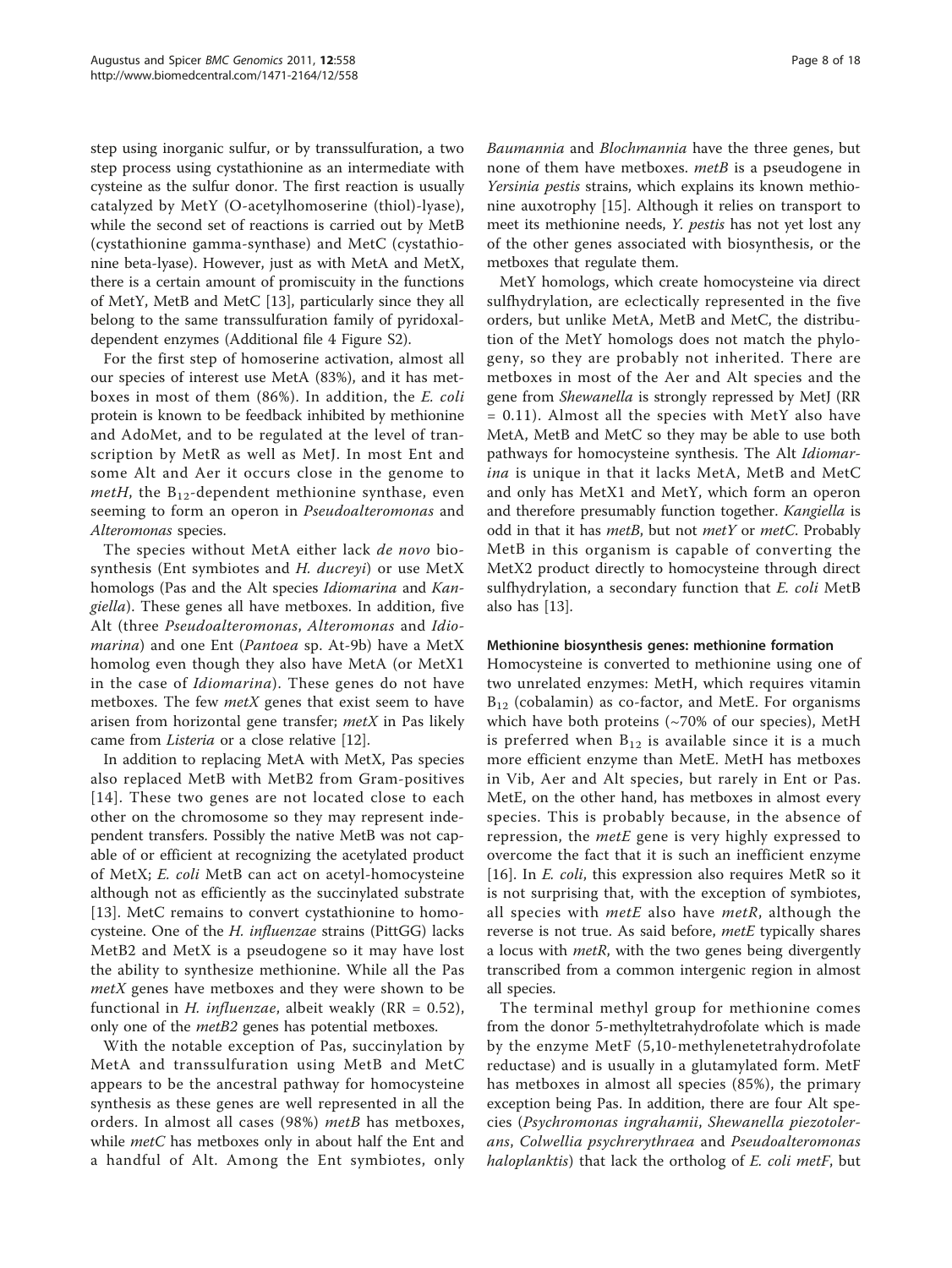instead have a gene we will refer to in this paper as  $metF2$ . This is only weakly similar to *metF*, but contains the same conserved domain (cd00537; PF02219). Because it occurs in species without metF, and because 3 of the 4 genes have metboxes, this gene likely performs the same function.

All but seven organisms have one or both of *metE* and *metH*, along with  $metF$  and thus can presumably synthesize methionine from homocysteine. Four of these deficient species are the symbiotes Hamiltonella, Wigglesworthia, Riesia and the Pas H. ducreyi which also lack the pathway for homocysteine synthesis. The Pas A. succinogenes and Alt Idiomarina lack metE, metH and *metF* while retaining the genes necessary for homocysteine synthesis. In the case of Idiomarina, it was shown that it is capable of growing in the absence of methionine [[17\]](#page-16-0) so it must have another pathway for its creation. It does not have any close homologs of metH or metE, but A. succinogenes has homologs of both metH (MHT2) and metE (metE2b and metE2c) so possibly one or more of these can complement the loss. The Aer A. salmonicida lacks only metF while retaining the synthases, so only its methyl donor is unknown.

## S-adenosylmethionine synthesis

Methionine can be further converted into S-adenosylmethionine (AdoMet) by the essential enzyme MetK. AdoMet is primarily used as a methyl donor but is also required for synthesis of polyamines, autoinducers and other molecules [[18,19](#page-16-0)]. Crucially for the MetJ regulon, AdoMet is the co-factor for MetJ, which thus detects methionine levels only indirectly. The *metK* gene has metboxes in most Ent and Pas, but only a handful of Vib and Alt and no Aer. In many Gram-positive bacteria, which all lack MetJ, methionine biosynthesis is regulated by an AdoMet riboswitch [[20](#page-16-0),[21](#page-16-0)]. Thus it seems that AdoMet synthesis is usually coordinately regulated as a part of methionine metabolism.

## Methionine salvage

The methionine salvage (MS) pathway allows the recycling of methylthioadenosine (MTA), produced during polyamine synthesis and other reactions, back to methionine (reviewed in [\[22](#page-16-0)]). MTA, which is a potent inhibitor of its parent reaction, is cleaved to methylthioribose (MTR) by the ubiquitous nucleosidase MtnN (5'-methylthioadenosine/S-adenosylhomocysteine nucleosidase). In *E. coli*, which lacks the MS pathway, MTR is excreted [[23](#page-16-0)] and this may be true for other species which lack the pathway.

The enzymes which convert MTR to methionine in Enterobacteria are (in order of reaction): MtnK (5 methylthioribose kinase), MtnA (S-methyl-5-thioribose-1-phosphate isomerase), MtnB (methylthioribulose-1-

phosphate dehydratase), MtnC (2,3-diketo-5-methylthio-1-phosphopentane phosphatase), MtnD (1,2-dihydroxy-3-keto-5-methylthiopentene dioxygenase) and MtnE (methionine aminotransferase). The pathway is illustrated in Figure [1](#page-1-0). The final step can actually be catalyzed by multiple aminotransferases, such as tyrB in Klebsiella [[24\]](#page-16-0), while  $mtnV$ , the aminotransferase in Bacillus subtilis, was found to be dispensable [[25\]](#page-16-0). Nevertheless, the *mtnE* gene is special because it only occurs in species that have (or whose ancestors had) the MS pathway, it clusters with other MS genes, and it is the only aminotransferase with metboxes. There are also some alternate proteins used by other species. For instance the single enzyme MtnP (methylthioadenosine phosphorylase) can be used in place of MtnN and MtnK, while MtnW (2,3-diketo-5-methylthiopentyl-1 phosphate enolase) and MtnX (2-hydroxy-3-keto-5 methylthiopentenyl-1-phosphate phosphatase) can be used in place of the bifunctional enzyme MtnC. None of these alternate enzymes have close homologs in our species of interest however.

In addition, these genes co-occur with a probable MTR transporter initially identified in Bacillus cereus [[26](#page-16-0)]. It has not been functionally characterized yet, but is similar to other sugar transporters and has an S-box (AdoMet riboswitch) in B. cereus as well as metboxes in gammaproteobacteria. We will refer to the three components of this ABC transporter as mtrACB. The mtrB gene is usually closely followed by a gene of unknown function (COG5276) which we refer to as  $mtrY$  since its role is a mystery. Another gene, called *mtnU*, is closely associated with the MS genes. It is a nitrilase (from conserved domain cl11424) but its specificity is unknown. It was proposed to have a regulatory function in B. subtilis because it was produced at much lower levels than the other proteins [[25\]](#page-16-0). Finally, another protein of unknown function, the putative alcohol dehydrogenase  $ybdH$ , also co-occurs with the MS genes and shares regulation by common intergenic metboxes.

Figure [6](#page-9-0) shows the distribution and genomic context of the MS genes in our species of interest. Genes are color-coded and arranged to highlight the general conservation of the clusters. For all the MS genes tested, repression by MetJ was generally very tight ( $RR \leq 0.12$ ) for ybdH, mtnA, mtnB, mtnK, mtnE and mtrB in E. coli, Yersinia or Klebsiella, but 0.42 for mtrA in Klebsiella). The presence of metboxes between *ybdH* and *mtnE* (formerly *ybdL*) in *E. coli* was also noted by the Church group [[27](#page-16-0)]; they generated knock-outs of the metboxes which caused an increase in the expression of both genes as determined by quantitative real-time PCR.

The full complement of genes exists only in the Enterobacteria, although individual species have suffered various rearrangements and losses. In Klebsiella, the mtnB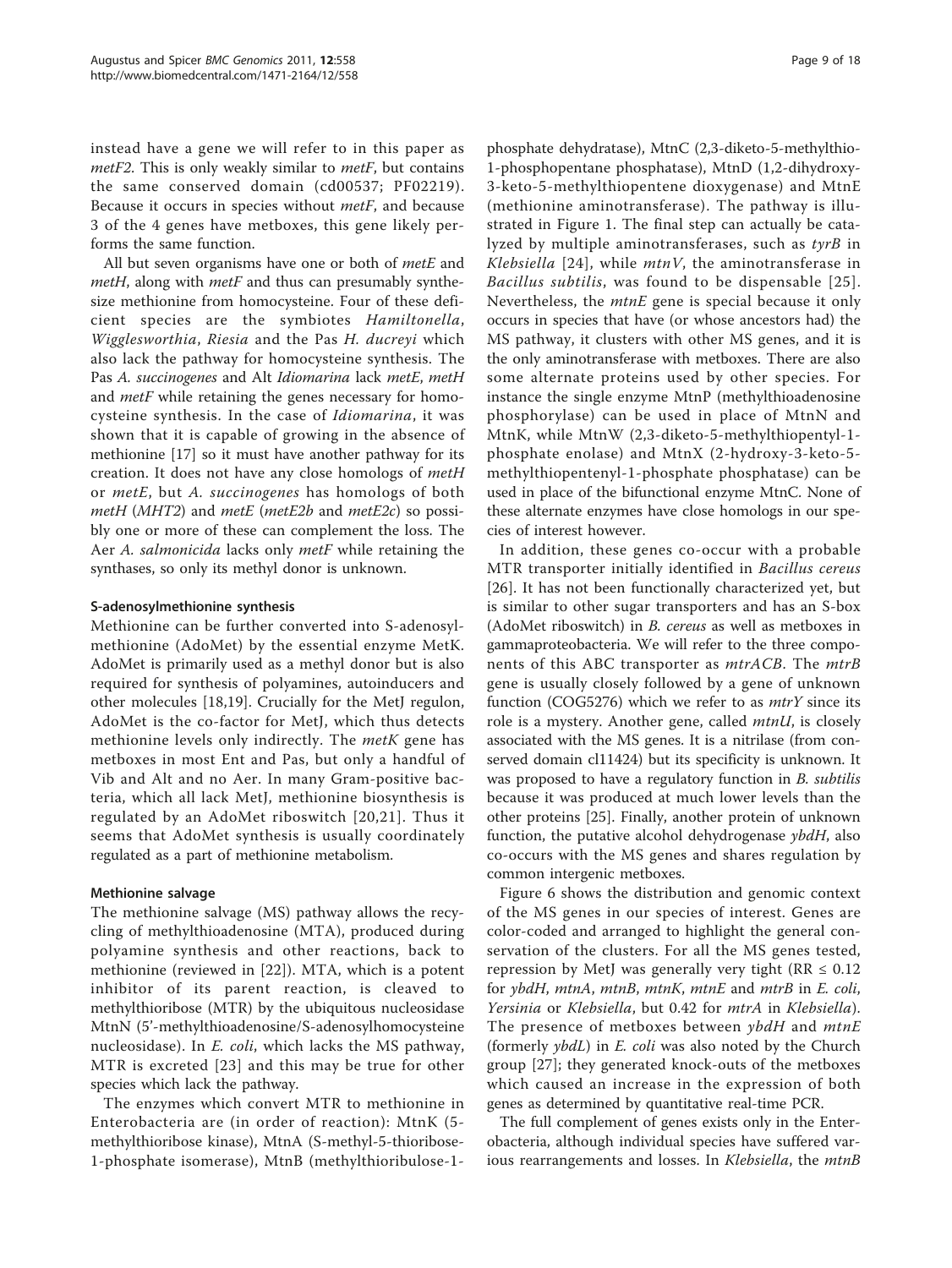<span id="page-9-0"></span>

gene was inverted and moved to the middle of a cluster of  $~15$  genes that were inserted between *mtnA* and mtnD. In the branch leading to E. coli, Salmonella and Citrobacter the entire cluster has been deleted, causing the flanking genes, ybdH and mtnE, to come together and share common regulation by the group 4 metboxes. In C. rodentium, even ybdH and mtnE were lost, but the upstream and downstream genes are the same as in the other species in that branch indicating that this was a localized deletion. In C. koseri, the entire MS cluster has then apparently been re-acquired, causing a duplication of the group 4 metboxes. For Yersinia pestis, all the strains except for Angola and Pestoides have lost the enzymes. They retain  $ybdH$  and the  $mtrACBY$  cluster, but *mtrA* is a pseudogene in all of them.

Oddly enough, one of the three Pantoea species (strain At-9b) has two *mtrB* genes. Pat9b\_0820 occurs next to *mtrAC*, just like in other *Pantoea* and closely related Erwinia strains, while Pat9b\_3290 occurs separate from the other MS genes in a cluster with ybdH and mtrY, which otherwise do not occur in Pantoea and Erwinia. Of all the other species with the MS pathway, only Serratia shares this pattern for the three genes. This suggests that in *Pantoea* sp. At9b, and maybe Serratia as well, the genes were re-acquired as a group. We note that none of the flanking genes are the same for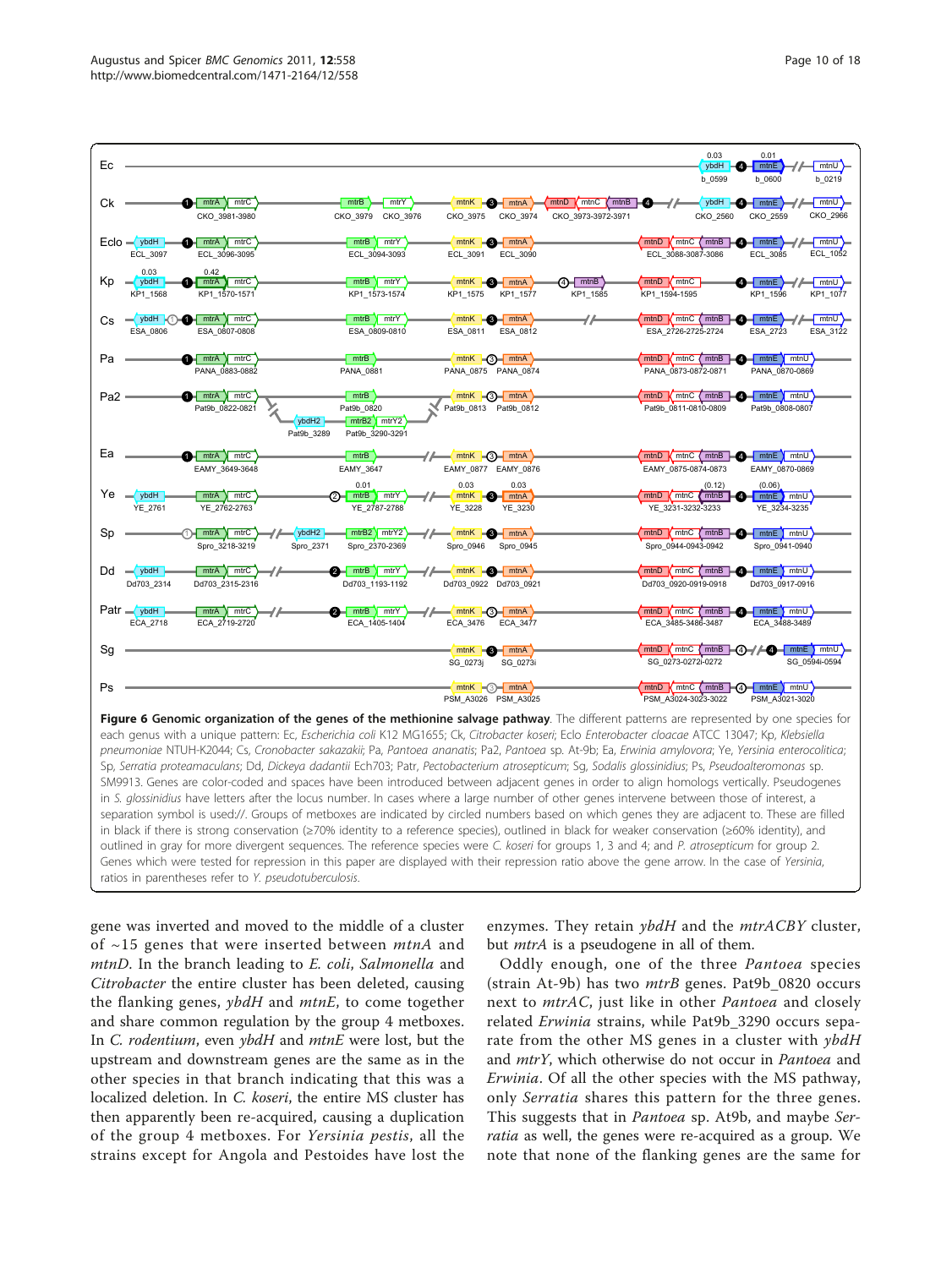these two species so the synteny only includes this 3 gene cluster. Since these genes also have different trees than the other MS genes, we distinguish them as ybdH2-mtrB2-mtrY2.

In addition, 3 of the 51 Escherichia/Shigella strains (UMN026, S88 and SE15) have acquired genes for mtnK and *mtnA*, apparently from alphaproteobacteria which have the most similar homologs. These genes form a cluster with a gene that is weakly similar to *mtnB*, but is most similar to the native fucA (D-ribulose-phosphate aldolase). We will refer to it as  $mtnB2$ . The insertion of the cluster was presumably phage-mediated as the genes are adjacent to a KpLE2 prophage. The genes co-occur with a fourth gene that is only found in these three E. coli strains and is annotated as a sugar permease. It is possible this cluster of genes is involved in the transport and enzymatic alteration of a sugar with unknown specificity. None of these genes have metboxes.

Enterobacteria at the base of the tree, Edwardsiella, Photorhabdus, Proteus and Xenorhabdus, lack all the genes associated with the MS cluster. The pathway is also lacking in the other orders, although some genes do unexpectedly show up in a handful of other species, e.g. an *mtnK* homolog in one Vib species (*Aliivibrio*). Among the Alt we find *mtnE* in two *Shewanella* species; mtnC in Ferrimonas and all 20 Shewanella species; mtnB and mtnU in Pseudoalteromonas haloplanktis; and the entire mtn cluster in Pseudoalteromonas sp. SM9913. Although we initially believed this was a result of horizontal gene transfer, phylogenetic trees for the genes match those of the organisms. Furthermore the metboxes, which are only preserved in the two Pseudoalteromonas, appear quite divergent from the Ent examples in the same context. This suggests that these genes have been in their genomes for a long time.

## **Transporters**

There are two known systems for methionine transport in the gammaproteobacteria. The most widespread is the ABC transporter MetNIQ which has been characterized in E. coli [[3,4\]](#page-16-0). Except for two Alt species (Psychromonas and Ferrimonas), this transporter only occurs in Aer, Vib, Pas and Ent. The other transporter was recently identified in Gram-positive bacteria, as well as homologs in Vibrio and Shewanella, called MetT [[26](#page-16-0)]. This is a member of the NhaC Na<sup>+</sup>/H<sup>+</sup> antiporter family and only occurs in Alt, Aer and Vib species. Thus *metT* appears to be the ancestral transporter that was lost at the time Pas branched off (see Figure [2](#page-3-0)), while *metNIQ* may be a newcomer that was introduced after most of the Alt species had already speciated. About 68% of Aer and Vib species retain both transporter systems. In almost all cases the transporter genes have metboxes and all the genes that were tested showed repression by MetJ: Ec.metN ( $RR = 0.05$ ), Vc.metT (0.08) and Sh.metT (0.21). Thus all species, except for some symbiotes and two Alteromonads (Alteromonas and Kangiella), have methionine-specific transporters. In the case of Alteromonas, the only transporter with metboxes is MADE\_2464 which is a putative polysaccharide transporter (conserved domain cl10513) and thus seems unlikely. In the case of Kangiella, one uncharacterized gene with potential metboxes has some similarity to dipeptide transporters: Kkor\_1992 (DUF1302 superfamily). Homologs of this gene occur in other Alt species, but not with metboxes.

Vitamin  $B_{12}$ , or cobalamin, is the necessary co-factor for the methionine synthase MetH, as well as some other enzymes. It is transported across the outer membrane by BtuB. Expression of this gene is known to be regulated by a riboswitch [[28,29](#page-16-0)]. Regulation by MetJ was not suspected because E. coli and Salmonella lack metboxes. However, *btuB* genes in a third of our species of interest do have potential metboxes and the Yersinia ones we tested are functional ( $RR = 0.06$  for *Y. pseudo*tuberculosis, 0.25 for Y. pestis but 1.01 for E. coli which lacks the metboxes). The metboxes are located at the start of transcription, which includes the sizeable riboswitch, thus they are on average  $\sim$ 300 bp away from the start of translation. There are no other genes for which the metboxes are typically so far away. If it is the case the metboxes must precede riboswitches, then this suggests that no other gene in our study is also regulated by a riboswitch.

Another candidate transporter is similar to *mtsABC*, a metal transporter from Streptococcus [[30](#page-16-0)]. This was also identified as part of the methionine regulon in Gram-positives [\[26](#page-16-0)]. Among our species, it only exists in Vib but has metboxes 60% of the time. It is annotated as a potential cobalt transporter which may link it to cobalamin utilization, just like btuB.

Finally, there is an NhaP  $Na^+/H^+$  antiporter family member in Pas, Vib, Aer and one Alt species. This is a transporter of unknown specificity. It has metboxes in some Vib and Aer species, but only when it shares an operator with metH. Although this pattern suggested that these metboxes should be specific to *metH*, when tested with the ONPG assay the nhaP gene from V. cholerae had the same level of repression as *metH* (0.46 vs. 0.50).

#### Other regulated genes

There are various other genes that do not fit into the main categories of synthesis, salvage and transport. The mmuPM operon is composed of two genes: mmuP codes for an S-methylmethionine permease while mmuM codes for a specialized homocysteine methyltransferase that uses S-methylmethionine as its substrate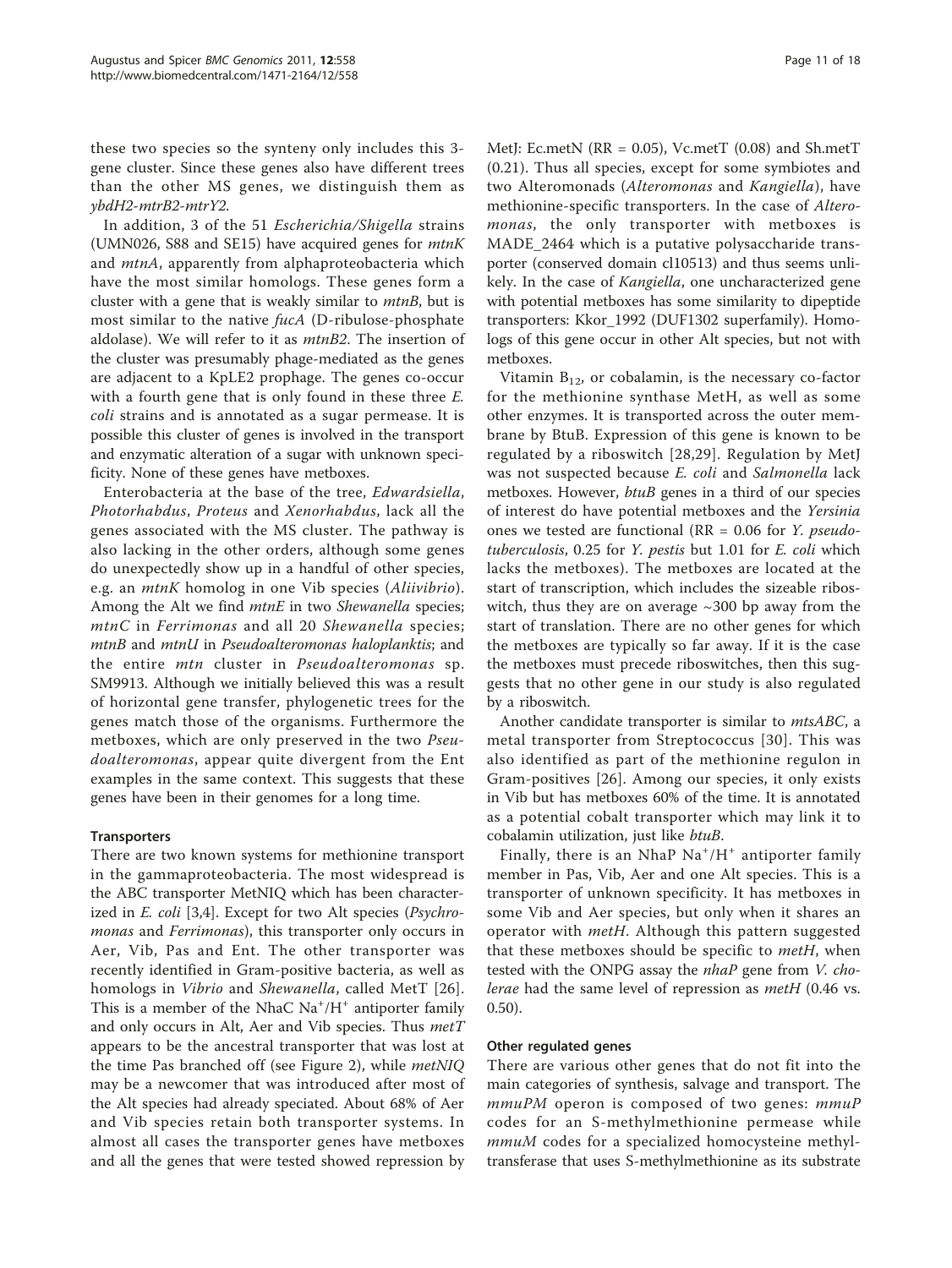[[31,32\]](#page-16-0). MmuP is similar to other amino acid permeases like AroP and LysP while MmuM belongs to the same family as MetH. These genes exist in a random handful of Ent species. Among the 51 sequenced Escherichia/ Shigella strains, only six K12 strains have homologs, and in those species they occur as part of the CP4-6 prophage. In strain BW2952, a subsequent deletion of  $\sim$ 100 kb led to the loss of mmuM and the fusion of the N-terminus of  $mmuP$  with the C-terminus of  $mhpD$ . This has happened recently enough that the metboxes have not been lost yet. For the other species, however, the homologs are not associated with a phage insertion. Furthermore, except for Pectobacterium the metboxes appear to be the same for all the species  $(\geq 60\%$  identity to *Kleb*siella), suggesting a common origin for them. The mmuPM metboxes are unusual in that they occur very close to the start of translation, only 2 bases away in E. coli. For the other metboxes in this study, the average gap is  $~15$  bases. It was previously shown by immunoblotting that MmuM expression was reduced by high methionine concentrations [[32\]](#page-16-0). We tested the operators for Ec.mmuP and Kp.mmuP and both were highly repressed ( $RR = 0.02$ ) in the presence of MetJ.

There are several homologs of the two methionine synthases, MetH and MetE. MetH (and MmuM) belong to the MHT (homocysteine/selenocysteine methylase) superfamily (conserved domain cl14105). All the closely related genes from our species of interest are shown in Figure [7A.](#page-12-0) These proteins correspond to the homocysteine-binding domain of MetH only and thus lack the tetrahydrofolate,  $B_{12}$  and AdoMet binding domains [\[33](#page-16-0)]. Like *mmuPM*, these genes co-occur with transporters and therefore may represent a specific transporter paired with a cognate enzyme (Figure [7B\)](#page-12-0). There are two subgroups that have metboxes: MHT1 is defined by the fact that these genes co-occur next to a putative peptide ABC transporter (similar to E. coli dppABCD) while MHT2 is defined by the genes' co-occurrence next to a member of the APC family of amino-acid transporters (similar to arcD from Pseudomonas). Among all the species of interest, the transporter genes only occur in these clusters with MHT homologs, making it more likely that they function together. We were not able to include these genes in the current study, but it would be desirable to test them later for activity and regulation.

MetE belongs to the CIMS-C-terminal-like family (conserved domain cd03311) and Figure [7C](#page-12-0) shows the other homologous genes. These proteins are half the size of MetE, which probably arose from an ancient duplication event [\[34](#page-16-0)]. Genes in the MetE1 group have no metboxes and occur downstream of a protein of unknown function (pfam08908) which only occurs with MetE1, suggesting these two proteins share a related function. None of the genes in the MetE2 cluster occur in a conserved environment, or adjacent to any putative transporter. Most of the genes in the MetE2a subgroup have metboxes. We tested Klebsiella pneumoniae and found that it was strongly repressed ( $RR = 0.02$ ) by MetJ. Since all the organisms with MetE2a also have MetE, it is not clear what role this enzyme plays in metabolism.

In addition to the main MetNIQ cluster, there are various other components of this transporter system. There are six other 3-gene clusters with varying gene orders: metNIQ, metIQN and metQNI. These are referred to as metD2-7 in Table S2. There are two 2-gene clusters (metNI) and four isolated metQ homologs. (The number of homologs of metN was on the order of several thousand, so only those that cluster with *metI* or *metQ* are included in Table S2.) None of these genes are very common and very few of them have metboxes. MetQ is the periplasmic substrate-binding component and since MetNIQ can transport both D- and L-methionine, it was proposed that  $metQ$  and its only homolog in  $E.$  coli, called *nlpA*, could be specific for the different enantiomers [[35\]](#page-16-0); unfortunately this was shown to be unlikely. However, some of the MetQ homologs in other species may show specificity.

Except for NlpA, none of the other MetNIQ homologs occur in *E. coli*, even though it is known to have a second methionine-specific transporter [[36\]](#page-16-0). The high-affinity transporter, which can transport both D- and Lmethionine, was called  $metD$  and was subsequently identified as metNIQ. The low-affinity transporter, which is specific to L-methionine, was called *metP* and is still unknown, although it was shown to not be  $mmuP$ , the S-methylmethionine permease [[3](#page-16-0),[35\]](#page-16-0). Among the E. coli genes with metboxes, the only uncharacterized transporter is  $y/hF$  which is similar to gluconate transporters, but was shown not to be able to transport gluconate [\[37\]](#page-16-0).

All the genes described above are likely members of the MetJ regulon. In addition, there are three other potential members that have functions related to methionine metabolism, but which we consider to be unlikely. The operon *mtcBC* encodes the genes involved in reverse transsulfuration – the conversion of methionine to cysteine. MtcB is a cystathionine beta-synthase and is related to the cysteine synthases CysK and CysM. MtcC is a member of the transsulfuration family of enzymes, related to MetB, MetC and MetY. In our species of interest, these two genes only occur in 20 Ent and 2 Alt where they always occur together. Another potential member of the regulon is MegL. This is another transsulfuration family protein and is similar to methionine-gamma-lyase which is involved in methionine degradation [[38,](#page-16-0)[39](#page-17-0)]. There are several MegL-like genes, but only one group has metboxes. This group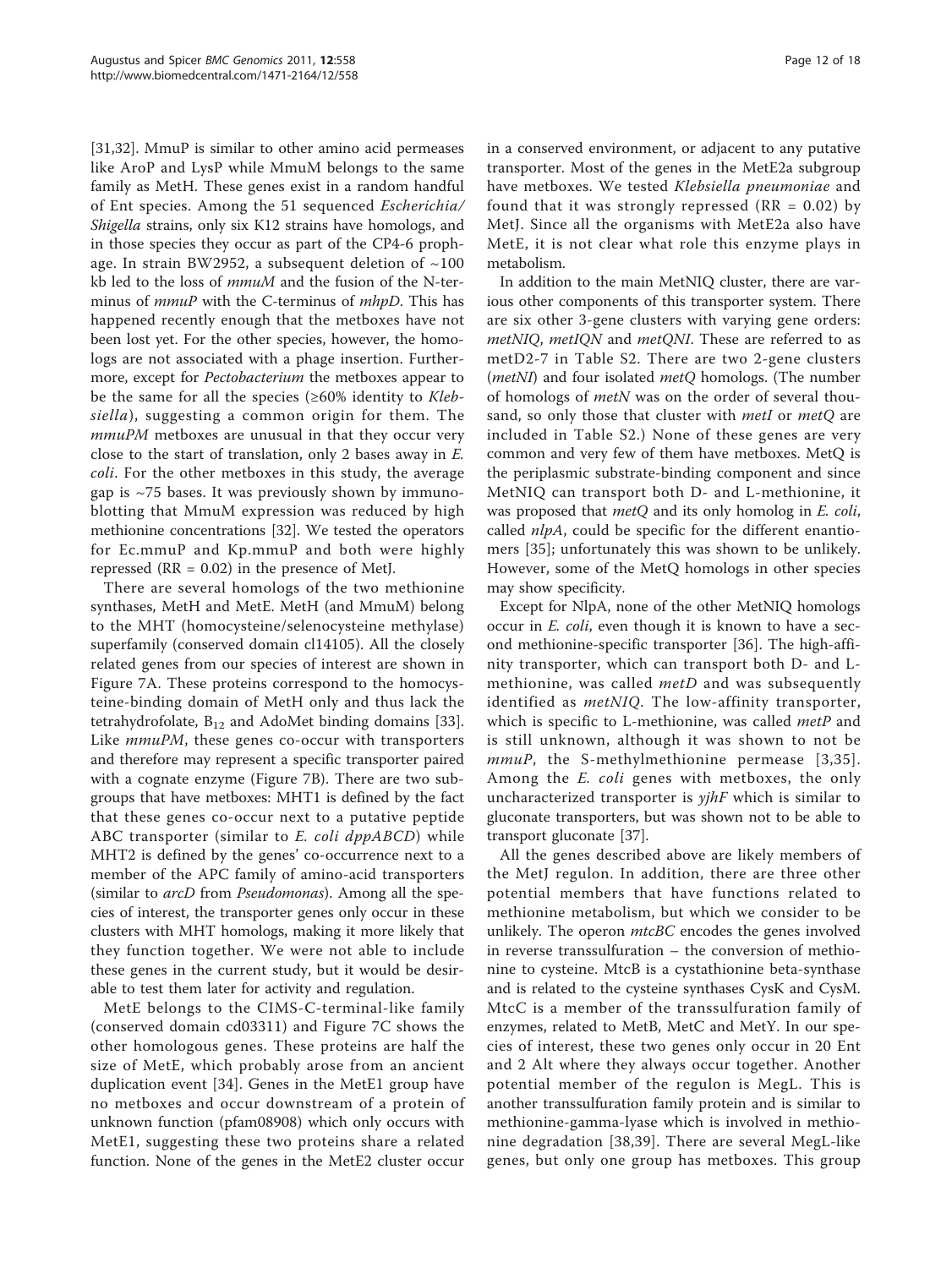<span id="page-12-0"></span>

always clusters with an oxygenase similar to isopenicillin

For all these genes the number of homologs with metboxes is small. In the case of MegL only a few closely related Shewanella species have them. In addition to the paucity of metboxes, if the functional prediction is

N synthase (PcbC, COG349).

correct then it seems unlikely that they would be repressed by MetJ. They act to reduce methionine concentrations, so during times of MetJ activation (high methionine), these proteins should also be activated to allow for recyling of the sulfur group. Nevertheless, in Klebsiella mtcBC seem to be upregulated by MetJ,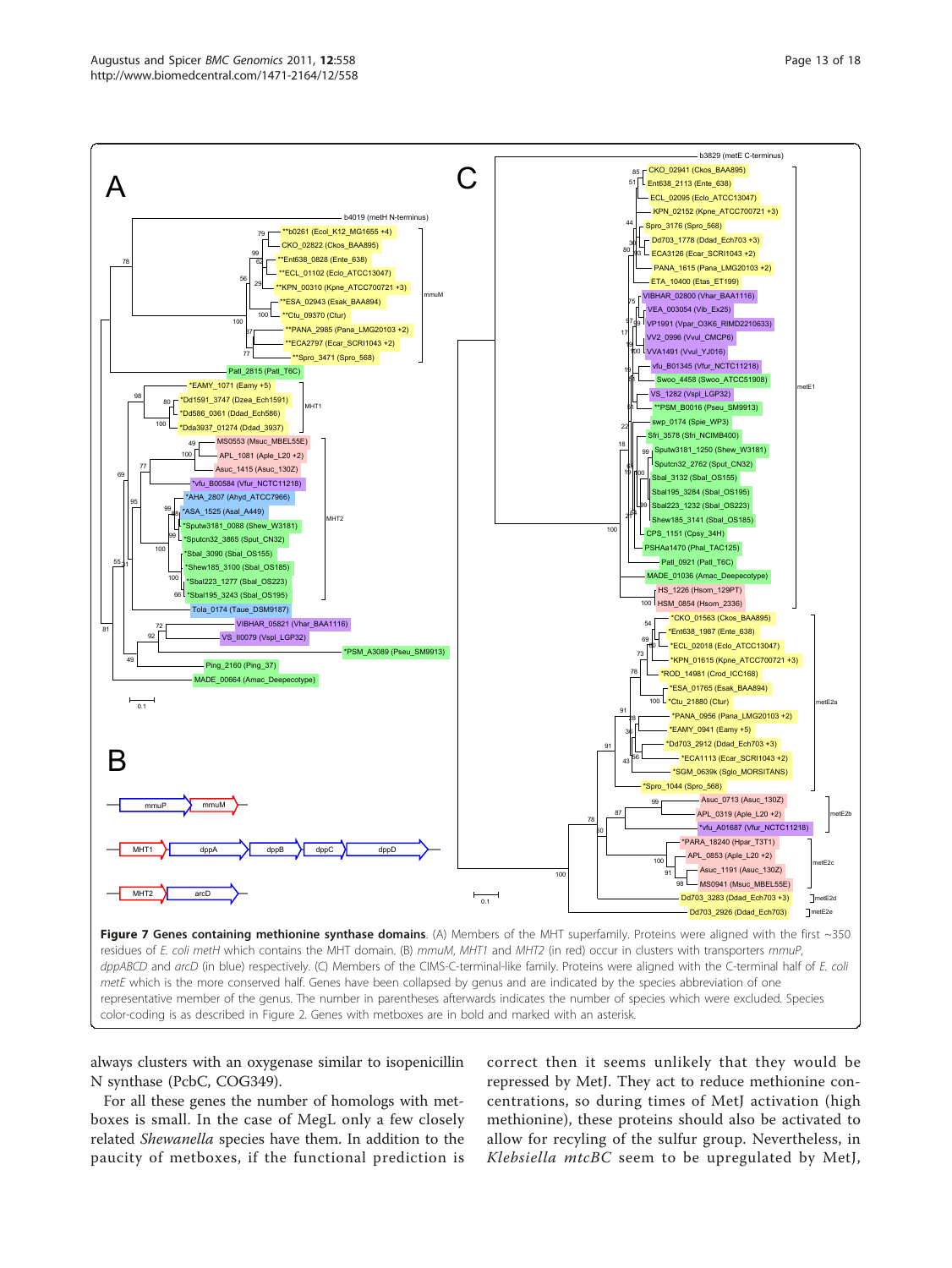although the mechanism is not clear [[14](#page-16-0)]. We include them as potential members of the regulon until they can be tested for actual regulation.

## **Discussion**

## The various regulons

The genes in the MetJ regulon in E. coli make up the core of the regulon that is consistently repressed in other gammaproteobacteria species. This includes all the genes involved in methionine biosynthesis and transport, although not every gene is regulated in every species. In addition, comparative genomics methods have identified other genes, such as the methionine salvage pathway, which does not occur in E. coli, but which is consistently regulated in all the species where it is found. With only a few exceptions, the methionine utilization genes that form the MetJ regulon in gammaproteobacteria are the same as those in Gram-positive bacteria, despite major differences in regulatory mechanisms [[26](#page-16-0)].

Novel members of the regulon that we were able to verify experimentally are  $btuB$  (vitamin  $B_{12}$  transporter),  $metX$  (homoserine O-acetyltransferase), metY (possible O-acetylhomoserine sulfhydrylase), metH (B12-dependent methionine synthase), *metE2a* (possible methionine synthase), mtnKADCB (methionine salvage pathway enzymes), and the transporters  $mtrACB$ ,  $metT$  and nhaP. We also identified some potential members that we were not able to test at this time: metF2 (possible 5,10-methylenetetrahydrofolate reductase), MHT1 and MHT2 (possible methionine synthases), mtcBC (reverse transsulfuration enzymes), megL (possible methionine gamma-lyase) and *mtsABC* (metal transporter). These novel genes highlight one of the major advantages of genomics-based methods since most of these genes do not exist in E. coli, and the others, like btuB and metH, are not regulated by MetJ.

There are some genes that appear never to have metboxes in the species we studied. These include asd, glyA and folE which are peripheral genes in the methionine biosynthetic pathway; mtnN, luxS and ahcY which are involved in recycling S-adenosylhomocysteine back to homocysteine; metG, fmt, def and map which generate methionyl-tRNA, formylate it, deformylate it and remove initial methionine from translated proteins; and the genes involved in cysteine metabolism. We note that folE was previously identified as a possible target for MetJ based on microarray data [[6\]](#page-16-0). We could not identify metboxes for any of the folE homologs in the five orders and a gel-shift assay performed with E. coli folE showed no binding under our conditions (Figure S1). However, in the ONPG assay *folE* had weak repression so it may be indirectly regulated.

#### The various organisms

The spectrum of regulated genes is undoubtedly related to the particular environments these organisms live in, as sulfur, and thus methionine, concentrations can vary a great deal [[19](#page-16-0)]. One observation we can make from this study is that organisms which have developed an endosymbiotic (e.g. Buchnera aphidicola and Sodalis glossinidius) or obligate pathogenic (e.g. Haemophilus ducreyi and Yersinia pestis) lifestyle tend to lose regulon genes, as well as MetJ itself and the metbox sites. There are a variety of patterns of loss that likely reflect the degree of symbiosis as well as the time-scale involved. For instance the Ent symbiotes which lack MetJ have also lost all their metboxes and most regulon genes, while Yersinia pestis has a largely intact regulon with loss of only a few genes and no change in metbox distribution.

For free-living organisms there is likely to be a synergistic effect from the environmental niche in which the bacteria find themselves. For instance many Enterobacteria have a methionine salvage pathway which can utilize MTR as a sulfur source. In addition to endogenous production of MTR, these species likely can transport it from organisms like E. coli which excrete it into the common milieu. Likewise, S-methylmethionine is commonly produced by plants, and organisms with the mmuPM genes, like the plant pathogen Pectobacterium, can utilize this as a substrate for methionine synthesis.

#### The various pathways

There are a variety of biosynthetic pathways on display in Figure [1,](#page-1-0) but there is clearly an ancestral pattern for methionine biosynthesis via MetA, MetB, MetC and the synthases MetE and MetH. Some organisms have replaced these with alternate pathways, such as MetX and MetB2 in Pas, or have acquired additional genes that may function in parallel, such as the many transsulfuration enzymes with unknown specificities. In particular, the spectrum of present, absent, regulated, and unregulated genes in Table S2 provides a rich resource for identifying non-canonical pathways or filling gaps in known ones. Alternate routes for methionine production may include reliance on transport of precursors, such as MTR and S-methylmethionine as well as homocysteine, or recycling pathways, such as methionine salvage which regenerates methionine molecules that derive their backbone from ribose rather than aspartate. For each species, a delineation of the full pathway would be necessary to understand the place of methionine biosynthesis within the metabolism of the whole organism. Such systemwide information is useful in metabolic engineering for production of organic molecules [[40](#page-17-0)], as well as in the development of drugs for prokaryotic-specific proteins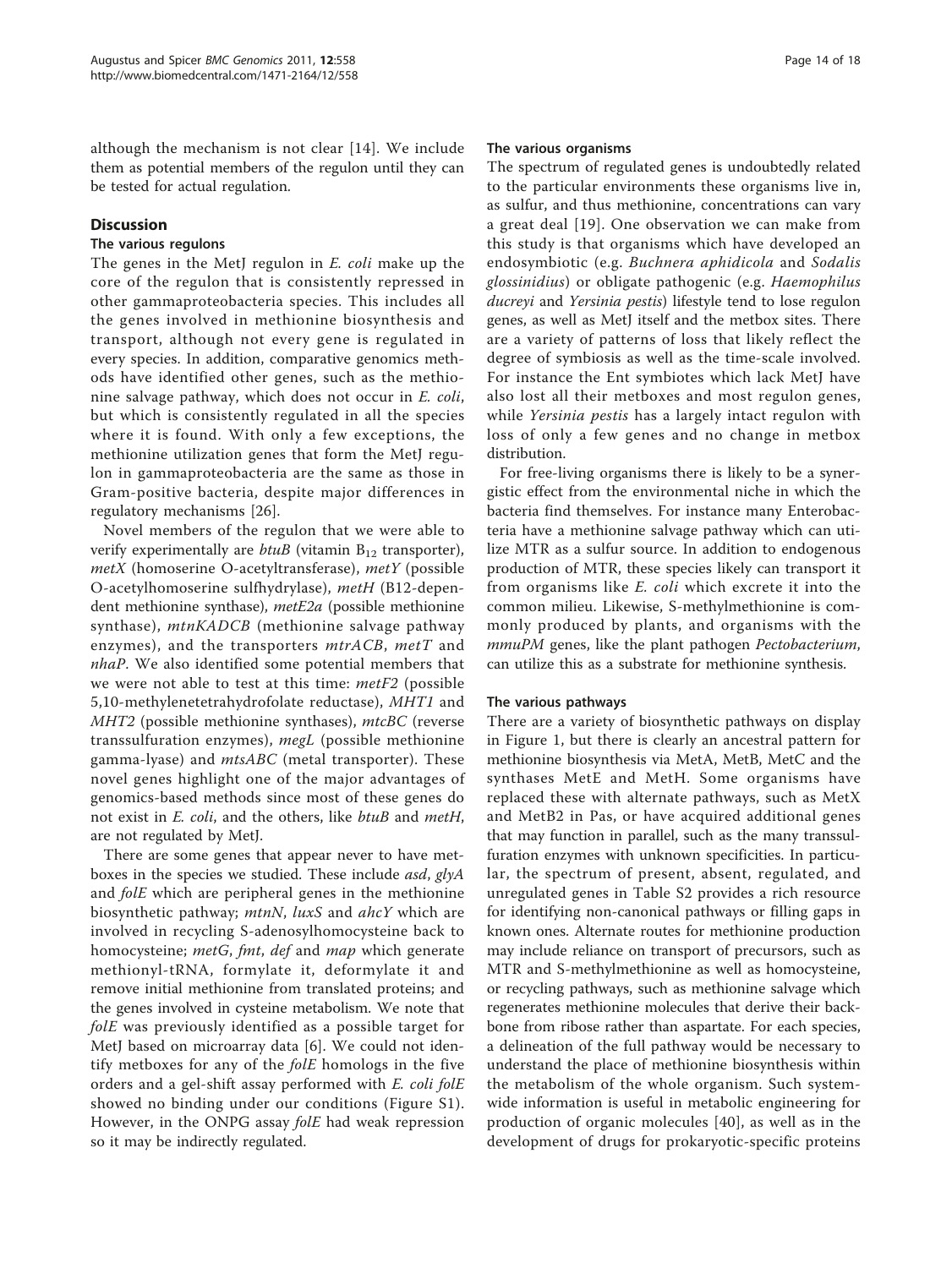such as those of the methionine salvage pathway [[41](#page-17-0)] and the cobalamin-independent methionine synthase MetE [\[42\]](#page-17-0).

## Conclusions

This study is designed to use data from bacterial genome sequencing projects to gain a more complete understanding of the regulon controlled by MetJ in all the organisms in which it is found. We have identified over 2000 binding sites for ~35 genes and operons from 206 gammaproteobacteria species. Among these are genes expected from the E. coli MetJ regulon, as well as some new ones. For some of these genes we were also able to verify their regulation by MetJ experimentally.

## Methods

## Bioinformatics analysis

The genomes (and plasmids) for all sequenced species within the five orders containing MetJ homologs (Enterobacteriales, Pasteurellales, Vibrionales, Aeromonadales and Alteromonadales) were accessed from the Genome Information Broker [[43](#page-17-0),[44](#page-17-0)] website in January, 2011. This was a total of 206 species. Orthologous genes were identified using BLAST searches [[45](#page-17-0)], as well as consideration of the genomic environment. In most cases this identification was straight-forward since we were only interested in a subset of the gammaproteobacteria. However in some cases, particularly metR (part of the LysR family) and  $btuB$  (part of the TonB family), it was not always possible to confidently identify orthologs. For determining entire gene families (e.g. metE and metH in Figure [7\)](#page-12-0), an e-value of  $e^{-25}$  was used as the threshold. Gene alignments were made using ClustalW within MEGA5 [[46\]](#page-17-0). Trees were made in MEGA5 using Neighbor-Joining with 500 bootstrap replicates. Data for the phylogenetic tree of gammaproteobacteria in Figure [2](#page-3-0) was downloaded from the Orthologous Matrix Project [[7,](#page-16-0)[47\]](#page-17-0) and manipulated in MEGA5.

## Metbox identification

An initial information weight matrix [[48\]](#page-17-0) was made using known metboxes for genes of the E. coli MetJ regulon (metA, metJ/BL, metC, metE/R, metF, metK, met-NIQ, and mmuPM). The matrix is based on the information content of each base in each position of the metbox using the equation:

 $R_{iw}$  *(base, position)* = 2 +  $log_2$  frequency *(base, position)* (1)

Since the binding site is palindromic the data was symmetrized for each half-metbox.

This matrix was used to do a preliminary scan for metboxes in the 400-bp upstream of genes homologous to the E. coli MetJ regulon since those were likely to be real hits. One representative species from each genus was queried to reduce bias. To determine potential metboxes, a bit score was calculated for each 8-bp sequence by summing the values for the actual base at each position using the values in the matrix. Although each MetJ homodimer binds to a single 8-bp sequence, functional repression requires two or more adjacent sites [\[49](#page-17-0)]. A single metbox was required to have a bit-score greater than or equal to 1/4 the value of the consensus sequence, while the total site was required to have a bitscore greater than or equal to the value of the consensus sequence. These thresholds are arbitrary but were empirically found to be good at identifying known metboxes while reducing the number of false positives. The searches were performed using custom perl scripts. The 832 half-metboxes identified this way were used to create the final matrix (Table 3). This was then used to look for metboxes in the operators of all annotated genes in all species. The searches were not restricted to intergenic regions because of the possibility of incorrect automated annotation of genes. In practice, most of the high-confidence sites were located in intergenic regions, typically within  $\sim$ 75 bp of the start of translation. For determining whether particular metbox sequences are conserved or not, the metboxes were aligned and the percent of identical bases was determined relative to a reference species. The DNA compared include the metboxes as well as 8 basepairs on both sides since the flanking DNA is expected to vary more than the MetJ binding sites.

## lacZ reporter and ONPG assay

A reporter plasmid was made from pBR322 [[50\]](#page-17-0) by: removing the ampicillin resistance gene; making a silent mutation in the tetracycline resistance gene to remove an NheI site; and adding NsiI and KpnI sites by primeramplification of the plasmid. The full-length E. coli lacZ

| Table 3 Information weight matrix used to search for |  |  |  |
|------------------------------------------------------|--|--|--|
| metboxes                                             |  |  |  |

|   |      |      | Count <sup>1</sup>        |                | $R_{iw}$ (bits per base) <sup>2</sup> |                |       |         |  |  |
|---|------|------|---------------------------|----------------|---------------------------------------|----------------|-------|---------|--|--|
|   | 1(8) | 2(7) | 3 (6)                     |                | $4(5)$ $1(8)$ $2(7)$ $3(6)$           |                |       | 4 (5)   |  |  |
| А | 634  | 156  | 721                       | 37             | 1.61                                  | $-0.42$        | 1.79  | $-2.49$ |  |  |
| C | 6    | 25   | 84                        | 573            | $-5.12$                               | $-3.06 - 1.31$ |       | 1.46    |  |  |
| G | 135  | 560  | 27                        | $\overline{4}$ | $-0.62$                               | 1.43           | -295  | $-570$  |  |  |
| т | 57   | 91   | $0 > 1^3$ 218 -1.87 -1.19 |                |                                       |                | -7.70 | 0.07    |  |  |

 $<sup>1</sup>$  This refers to the number of times each base occurred at each position in</sup> the (symmetrized) metbox. The frequency used in Equation 1 is the count divided by the total number of half-metboxes: 832. The consensus sequence is highlighted in bold.

 $2 R_{\text{iw}}$  is the information content for each base at each position calculated using Equation 1. The consensus sequence is highlighted in bold.

 $3$  The occurrence of T (A) at position 3 (6) was zero, so this was changed to 1 to allow the log to be taken.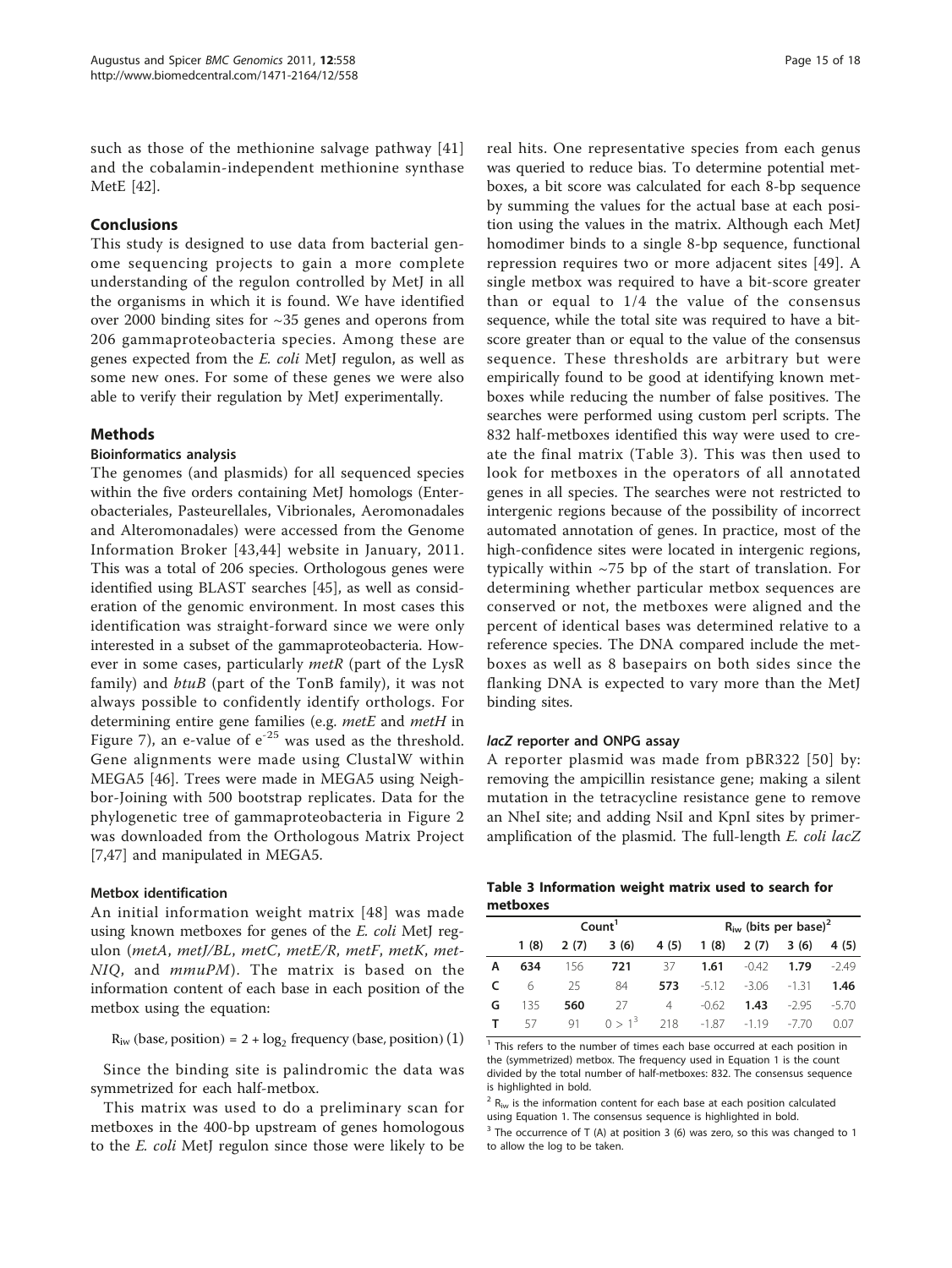<span id="page-15-0"></span>gene sequence was amplified from strain W3110 with flanking NheI and KpnI sites, then cloned into the modified pBR322. This construct is referred to as pBZT. Operator sequences were cloned between the NheI and NsiI sites.

The candidate operators were cloned from one of eight bacteria: Escherichia coli W3110 and Haemophilus influenzae Rd KW20 (both courtesy C. Raetz, Duke University), Klebsiella pneumoniae and Yersinia pestis KIM (both courtesy S. Abraham, Duke University), Yersinia pseudotuberculosis YPIII and Yersinia enterocolitica 8081 (both courtesy V. Miller, University of North Carolina at Chapel Hill), Vibrio cholerae N16961 (courtesy M. Kuehn, Duke University) and Shewanella oneidensis MR-1 (courtesy J. Frederickson, Pacific Northwest National Laboratory).

When necessary, genomic DNA was prepared by centrifuging an overnight culture of bacteria (1.5 ml) and resuspending the cells in 500 μl buffer containing 100 mM Tris, pH 8 and 50 mM EDTA. SDS was added to 1% to lyse the cells. 250 μl of 7.5 M ammonium acetate was added, then 500 μl phenol-chloroform. After spinning the sample down, the top 500 μl was removed and 1 ml isopropanol was added to precipitate the DNA. The DNA was washed with 70% ethanol, air-dried, then resuspended in 50 μl TE (10 mM Tris, pH 8, 1 mM EDTA).

Operator sequences were amplified by PCR from the genomic DNA using PfuUltra II HotStart 2× (Stratagene) with primers that produced flanking NsiI and NheI sites. (For operators which contained these sites, PstI and SpeI, respectively, were used instead to produce compatible ends.) These operators were cut and gel-purified then inserted into pBZT. All insertions were verified by sequencing. In cases where the insertion differed from the published sequence, a second independent construct was prepared to verify the polymorphism. In no case were these changes in the proposed metboxes. We note that our Klebsiella strain does not match any of the published genomes, but is most similar to K. pneumoniae NTUH-K2044.

Reporter plasmids were transformed into E. coli strain MC4100 ( $\Delta(\text{argF-lac})$ 169) [[51,52](#page-17-0)], which is missing the entire lac operon, and TK4100 (MC4100 metJ::cam'), a metJ knock-out strain (courtesy R. Greene, Duke University). Expression from the operator was measured using a  $\beta$ -galactosidase assay [[53\]](#page-17-0). In brief, overnight cultures of the transformed strains were diluted 1/100 into fresh LB and grown for 2 hours at 37°C to mid-log phase (OD typically between 0.3 and 0.6). Aliquots of the cells were diluted into assay buffer (50 mM phosphate, pH 7, 100 mM NaCl and 1 mM DTT) and permeabilized with 10% toluene for at least 15 minutes at room temperature. ONPG was added to a final concentration of 1 mg/ml and the samples were then incubated at 37°C until they

turned yellow, at which point they were quenched with an equal volume of 100 mg/ml sodium carbonate. Samples were spun down 5 min at max speed in a microcentrifuge, and the absorbance at 420 nm was then measured. The spectrometer was blanked against a parallel reaction made with untransformed MC4100. Miller units were calculated using the following equation:

```
1 Miller unit = \text{Abs420} \div \left[ \text{vol} (\mu \text{I}) * \text{time} (\text{min}) * \text{OD600} \right] (2)
```
For each construct in each strain, at least two colonies were chosen, and triplicate samples were assayed for each colony. Results are represented as the ratio of the activity during repressed conditions (MC4100) to that during derepressed conditions  $(\Delta met)$ , and shown with the standard deviation for the six measurements.

## Gel shift assay

Operators were tested directly for MetJ binding using a gel-shift assay. For each plasmid, primers in the vector were used with MangoMix (Bioline) to amplify a 636-bp fragment incorporating the 400-bp operator. 50 μl PCR reactions were cleaned up using SureClean Plus (Bioline) and the precipitated DNA was resuspended to the same starting volume with TES Buffer (20 mM Tris, pH 8, 1 mM EDTA, 150 mM NaCl). 1 μl of the PCR mix (approximately 10 ng DNA) was used in a 30 μl reaction with 0 or 50 nM MetJ. Samples were run on a 7.5% TGE gel (25 mM Tris, 192 mM glycine, and 2 mM EDTA) containing 250 μM AdoMet, then stained with Vistra Green (GE Healthcare) and imaged with a Typhoon 9410 phosphorimager using a 520 BP 40 fluorescence filter.

## Additional material

[Additional file 1: T](http://www.biomedcentral.com/content/supplementary/1471-2164-12-558-S1.XLS)able\_S1\_List\_of\_candidate\_metboxes. Spreadsheet of all likely metboxes found in this study.

[Additional file 2: T](http://www.biomedcentral.com/content/supplementary/1471-2164-12-558-S2.XLS)able\_S2\_List\_of\_loci\_for\_MetJ\_regulon\_genes. Spreadsheet of all genes that form the MetJ regulon in all species, whether or not they have metboxes.

[Additional file 3: F](http://www.biomedcentral.com/content/supplementary/1471-2164-12-558-S3.PDF)igure\_S1\_Gel\_shift. Gel shift assay showing MetJ binding to operator DNA. Each lane is ~10 ng DNA with or without 50 nM MetJ in the presence of 250 μM AdoMet. Genes are indicated by locus number and those which share an operator are linked by a brace. The molecular weight marker is GeneRuler 1 kb Plus DNA Ladder (Fermentas).

[Additional file 4: F](http://www.biomedcentral.com/content/supplementary/1471-2164-12-558-S4.PDF)igure\_S2\_Tree\_of\_transsulfuration\_enzymes. Tree of transsulfuration enzymes. Genes have been collapsed by genus and are indicated by the species abbreviation of one representative member of the genus. The number in parentheses afterwards indicates the number of species which were excluded. Species color-coding is as described in Figure [2](#page-3-0). Genes with metboxes are in bold and marked with an asterisk.

#### Acknowledgements

We thank Drs. S. Abraham, J. Frederickson, R. Greene, M. Kuehn, V. Miller, and C. Raetz for generously providing bacterial strains or genomic DNA. Financial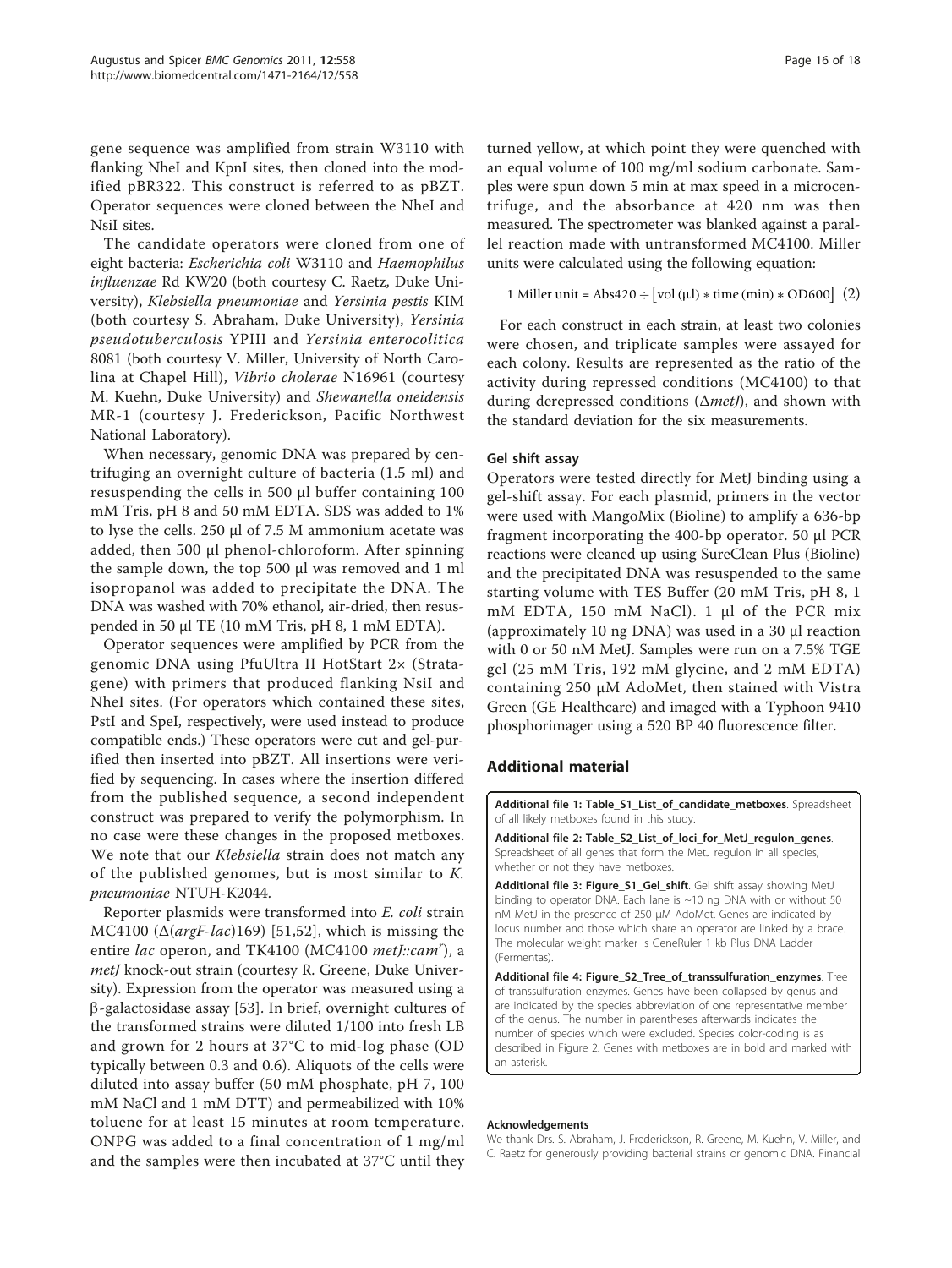<span id="page-16-0"></span>support for this work was in part from NIH Grant RR-022854 and Duke University.

#### Author details

<sup>1</sup>Department of Biochemistry, Duke University, Durham, North Carolina, 27710, USA. <sup>2</sup>Department of Radiology, Duke University, Durham, North Carolina, 27710, USA.

#### Authors' contributions

AMA conceived of the study, did the bioinformatics and biochemical analysis and drafted the manuscript. LDS assisted in study coordination, periodically reviewed results and helped draft the manuscript. All authors read and approved the final manuscript.

#### Received: 18 August 2011 Accepted: 14 November 2011 Published: 14 November 2011

#### References

- 1. Old IG, Phillips SE, Stockley PG, Saint Girons I: [Regulation of methionine](http://www.ncbi.nlm.nih.gov/pubmed/1771231?dopt=Abstract) [biosynthesis in the Enterobacteriaceae.](http://www.ncbi.nlm.nih.gov/pubmed/1771231?dopt=Abstract) Prog Biophys Mol Biol 1991, 56(3):145-185.
- Greene RC: Biosynthesis of methionine. In Escherichia coli and Salmonella. Edited by: Neidhardt FC. Washington, DC: American Society for Microbiology Press; 1996:542-560.
- 3. Gal J, Szvetnik A, Schnell R, Kalman M: The metD [D-methionine](http://www.ncbi.nlm.nih.gov/pubmed/12169620?dopt=Abstract) transporter locus of Escherichia coli [is an ABC transporter gene cluster.](http://www.ncbi.nlm.nih.gov/pubmed/12169620?dopt=Abstract) J Bacteriol 2002, 184(17):4930-4932.
- Merlin C, Gardiner G, Durand S, Masters M: [The Escherichia coli metD](http://www.ncbi.nlm.nih.gov/pubmed/12218041?dopt=Abstract) [locus encodes an ABC transporter which includes Abc \(MetN\), YaeE](http://www.ncbi.nlm.nih.gov/pubmed/12218041?dopt=Abstract) [\(MetI\), and YaeC \(MetQ\).](http://www.ncbi.nlm.nih.gov/pubmed/12218041?dopt=Abstract) J Bacteriol 2002, 184(19):5513-5517.
- 5. Liu R, Blackwell TW, States DJ: [Conformational model for binding site](http://www.ncbi.nlm.nih.gov/pubmed/11448880?dopt=Abstract) [recognition by the E. coli MetJ transcription factor.](http://www.ncbi.nlm.nih.gov/pubmed/11448880?dopt=Abstract) Bioinformatics 2001, 17(7):622-633.
- 6. Marincs F, Manfield IW, Stead JA, McDowall KJ, Stockley PG: [Transcript](http://www.ncbi.nlm.nih.gov/pubmed/16515535?dopt=Abstract) [analysis reveals an extended regulon and the importance of protein](http://www.ncbi.nlm.nih.gov/pubmed/16515535?dopt=Abstract)[protein co-operativity for the](http://www.ncbi.nlm.nih.gov/pubmed/16515535?dopt=Abstract) Escherichia coli methionine repressor. Biochem J 2006, 396(2):227-234.
- 7. Altenhoff AM, Schneider A, Gonnet GH, Dessimoz C: OMA 2011: orthology inference among 1000 complete genomes. Nucleic Acids Res 2011, , 39 Database: D289-294.
- 8. Toft C, Andersson SG: [Evolutionary microbial genomics: insights into](http://www.ncbi.nlm.nih.gov/pubmed/20517341?dopt=Abstract) [bacterial host adaptation.](http://www.ncbi.nlm.nih.gov/pubmed/20517341?dopt=Abstract) Nat Rev Genet 2010, 11(7):465-475.
- 9. Cai XY, Maxon ME, Redfield B, Glass R, Brot N, Weissbach H: [Methionine](http://www.ncbi.nlm.nih.gov/pubmed/2543976?dopt=Abstract) [synthesis in Escherichia coli: effect of the MetR protein on metE and](http://www.ncbi.nlm.nih.gov/pubmed/2543976?dopt=Abstract) [metH expression.](http://www.ncbi.nlm.nih.gov/pubmed/2543976?dopt=Abstract) Proc Natl Acad Sci USA 1989, 86(12):4407-4411.
- 10. Saint-Girons I, Duchange N, Cohen GN, Zakin MM: [Structure and](http://www.ncbi.nlm.nih.gov/pubmed/6094549?dopt=Abstract) [autoregulation of the](http://www.ncbi.nlm.nih.gov/pubmed/6094549?dopt=Abstract) metJ regulatory gene in Escherichia coli. J Biol Chem 1984, 259(22):14282-14285.
- 11. Shoeman R, Coleman T, Redfield B, Greene RC, Smith AA, Saint-Girons I, Brot N, Weissbach H: [Regulation of methionine synthesis in](http://www.ncbi.nlm.nih.gov/pubmed/3910040?dopt=Abstract) Escherichia coli: effect of metJ [gene product and S-adenosylmethionine on the in](http://www.ncbi.nlm.nih.gov/pubmed/3910040?dopt=Abstract) [vitro expression of the](http://www.ncbi.nlm.nih.gov/pubmed/3910040?dopt=Abstract) metB, metL and metJ genes. Biochem Biophys Res Commun 1985, 133(2):731-739.
- 12. Gophna U, Bapteste E, Doolittle WF, Biran D, Ron EZ: [Evolutionary plasticity](http://www.ncbi.nlm.nih.gov/pubmed/16046084?dopt=Abstract) [of methionine biosynthesis.](http://www.ncbi.nlm.nih.gov/pubmed/16046084?dopt=Abstract) Gene 2005, 355:48-57.
- 13. Hacham Y, Gophna U, Amir R: [In vivo analysis of various substrates](http://www.ncbi.nlm.nih.gov/pubmed/12832650?dopt=Abstract) [utilized by cystathionine gamma-synthase and O-acetylhomoserine](http://www.ncbi.nlm.nih.gov/pubmed/12832650?dopt=Abstract) [sulfhydrylase in methionine biosynthesis.](http://www.ncbi.nlm.nih.gov/pubmed/12832650?dopt=Abstract) Mol Biol Evol 2003, 20(9):1513-1520.
- 14. Seiflein TA, Lawrence JG: [Two transsulfurylation pathways in Klebsiella](http://www.ncbi.nlm.nih.gov/pubmed/16885444?dopt=Abstract) [pneumoniae.](http://www.ncbi.nlm.nih.gov/pubmed/16885444?dopt=Abstract) J Bacteriol 2006, 188(16):5762-5774.
- 15. Englesberg E: [The irreversibility of methionine synthesis from cysteine in](http://www.ncbi.nlm.nih.gov/pubmed/14955501?dopt=Abstract) [pasteurella pestis.](http://www.ncbi.nlm.nih.gov/pubmed/14955501?dopt=Abstract) J Bacteriol 1952, 63(5):675-680.
- 16. Urbanowski ML, Stauffer LT, Plamann LS, Stauffer GV: [A new methionine](http://www.ncbi.nlm.nih.gov/pubmed/3549685?dopt=Abstract) [locus, metR, that encodes a trans-acting protein required for activation](http://www.ncbi.nlm.nih.gov/pubmed/3549685?dopt=Abstract) [of metE and metH in Escherichia coli and Salmonella typhimurium.](http://www.ncbi.nlm.nih.gov/pubmed/3549685?dopt=Abstract) J Bacteriol 1987, 169(4):1391-1397.
- 17. Hou S, Saw JH, Lee KS, Freitas TA, Belisle C, Kawarabayasi Y, Donachie SP, Pikina A, Galperin MY, Koonin EV, et al: [Genome sequence of the deep-sea](http://www.ncbi.nlm.nih.gov/pubmed/15596722?dopt=Abstract) [gamma-proteobacterium Idiomarina loihiensis reveals amino acid](http://www.ncbi.nlm.nih.gov/pubmed/15596722?dopt=Abstract)

[fermentation as a source of carbon and energy.](http://www.ncbi.nlm.nih.gov/pubmed/15596722?dopt=Abstract) Proc Natl Acad Sci USA 2004, 101(52):18036-18041.

- 18. Fontecave M, Atta M, Mulliez E: [S-adenosylmethionine: nothing goes to](http://www.ncbi.nlm.nih.gov/pubmed/15130560?dopt=Abstract) [waste.](http://www.ncbi.nlm.nih.gov/pubmed/15130560?dopt=Abstract) Trends Biochem Sci 2004, 29(5):243-249.
- 19. Sekowska A, Kung HF, Danchin A: [Sulfur metabolism in Escherichia coli](http://www.ncbi.nlm.nih.gov/pubmed/10939241?dopt=Abstract) [and related bacteria: facts and fiction.](http://www.ncbi.nlm.nih.gov/pubmed/10939241?dopt=Abstract) J Mol Microbiol Biotechnol 2000, 2(2):145-177.
- 20. Winkler WC, Nahvi A, Sudarsan N, Barrick JE, Breaker RR: [An mRNA](http://www.ncbi.nlm.nih.gov/pubmed/12910260?dopt=Abstract) [structure that controls gene expression by binding S](http://www.ncbi.nlm.nih.gov/pubmed/12910260?dopt=Abstract)[adenosylmethionine.](http://www.ncbi.nlm.nih.gov/pubmed/12910260?dopt=Abstract) Nat Struct Biol 2003, 10(9):701-707.
- 21. McDaniel BA, Grundy FJ, Artsimovitch I, Henkin TM: [Transcription](http://www.ncbi.nlm.nih.gov/pubmed/12626738?dopt=Abstract) [termination control of the S box system: direct measurement of S](http://www.ncbi.nlm.nih.gov/pubmed/12626738?dopt=Abstract)[adenosylmethionine by the leader RNA.](http://www.ncbi.nlm.nih.gov/pubmed/12626738?dopt=Abstract) Proc Natl Acad Sci USA 2003, 100(6):3083-3088.
- 22. Sekowska A, Denervaud V, Ashida H, Michoud K, Haas D, Yokota A, Danchin A: [Bacterial variations on the methionine salvage pathway.](http://www.ncbi.nlm.nih.gov/pubmed/15102328?dopt=Abstract) BMC Microbiol 2004, 4:9.
- 23. Schroeder HR, Barnes CJ, Bohinski RC, Mallette MF: [Biological production of](http://www.ncbi.nlm.nih.gov/pubmed/4203512?dopt=Abstract) [5-methylthioribose.](http://www.ncbi.nlm.nih.gov/pubmed/4203512?dopt=Abstract) Can J Microbiol 1973, 19(11):1347-1354.
- 24. Heilbronn J, Wilson J, Berger BJ: [Tyrosine aminotransferase catalyzes the](http://www.ncbi.nlm.nih.gov/pubmed/10074065?dopt=Abstract) [final step of methionine recycling in Klebsiella pneumoniae.](http://www.ncbi.nlm.nih.gov/pubmed/10074065?dopt=Abstract) J Bacteriol 1999, 181(6):1739-1747.
- 25. Sekowska A, Danchin A: [The methionine salvage pathway in Bacillus](http://www.ncbi.nlm.nih.gov/pubmed/12022921?dopt=Abstract) [subtilis.](http://www.ncbi.nlm.nih.gov/pubmed/12022921?dopt=Abstract) BMC Microbiol 2002, 2:8.
- 26. Rodionov DA, Vitreschak AG, Mironov AA, Gelfand MS: [Comparative](http://www.ncbi.nlm.nih.gov/pubmed/15215334?dopt=Abstract) [genomics of the methionine metabolism in Gram-positive bacteria: a](http://www.ncbi.nlm.nih.gov/pubmed/15215334?dopt=Abstract) [variety of regulatory systems.](http://www.ncbi.nlm.nih.gov/pubmed/15215334?dopt=Abstract) Nucleic Acids Res 2004, 32(11):3340-3353.
- 27. Bulyk ML, McGuire AM, Masuda N, Church GM: [A motif co-occurrence](http://www.ncbi.nlm.nih.gov/pubmed/14762058?dopt=Abstract) [approach for genome-wide prediction of transcription-factor-binding](http://www.ncbi.nlm.nih.gov/pubmed/14762058?dopt=Abstract) [sites in Escherichia coli.](http://www.ncbi.nlm.nih.gov/pubmed/14762058?dopt=Abstract) Genome Res 2004, 14(2):201-208.
- 28. Nahvi A, Barrick JE, Breaker RR: [Coenzyme B12 riboswitches are](http://www.ncbi.nlm.nih.gov/pubmed/14704351?dopt=Abstract) [widespread genetic control elements in prokaryotes.](http://www.ncbi.nlm.nih.gov/pubmed/14704351?dopt=Abstract) Nucleic Acids Res 2004, 32(1):143-150.
- 29. Nou X, Kadner RJ: [Coupled changes in translation and transcription](http://www.ncbi.nlm.nih.gov/pubmed/9852020?dopt=Abstract) [during cobalamin-dependent regulation of btuB expression in](http://www.ncbi.nlm.nih.gov/pubmed/9852020?dopt=Abstract) [Escherichia coli.](http://www.ncbi.nlm.nih.gov/pubmed/9852020?dopt=Abstract) J Bacteriol 1998, 180(24):6719-6728.
- 30. Janulczyk R, Pallon J, Bjorck L: [Identification and characterization of a](http://www.ncbi.nlm.nih.gov/pubmed/10564500?dopt=Abstract) [Streptococcus pyogenes ABC transporter with multiple specificity for](http://www.ncbi.nlm.nih.gov/pubmed/10564500?dopt=Abstract) [metal cations.](http://www.ncbi.nlm.nih.gov/pubmed/10564500?dopt=Abstract) Mol Microbiol 1999, 34(3):596-606.
- 31. Neuhierl B, Thanbichler M, Lottspeich F, Bock A: [A family of S](http://www.ncbi.nlm.nih.gov/pubmed/10026151?dopt=Abstract)[methylmethionine-dependent thiol/selenol methyltransferases. Role in](http://www.ncbi.nlm.nih.gov/pubmed/10026151?dopt=Abstract) [selenium tolerance and evolutionary relation.](http://www.ncbi.nlm.nih.gov/pubmed/10026151?dopt=Abstract) J Biol Chem 1999, 274(9):5407-5414.
- 32. Thanbichler M, Neuhierl B, Bock A: [S-methylmethionine metabolism in](http://www.ncbi.nlm.nih.gov/pubmed/9882684?dopt=Abstract) [Escherichia coli.](http://www.ncbi.nlm.nih.gov/pubmed/9882684?dopt=Abstract) J Bacteriol 1999, 181(2):662-665.
- 33. Goulding CW, Postigo D, Matthews RG: [Cobalamin-dependent methionine](http://www.ncbi.nlm.nih.gov/pubmed/9201956?dopt=Abstract) [synthase is a modular protein with distinct regions for binding](http://www.ncbi.nlm.nih.gov/pubmed/9201956?dopt=Abstract) [homocysteine, methyltetrahydrofolate, cobalamin, and](http://www.ncbi.nlm.nih.gov/pubmed/9201956?dopt=Abstract) [adenosylmethionine.](http://www.ncbi.nlm.nih.gov/pubmed/9201956?dopt=Abstract) Biochemistry 1997, 36(26):8082-8091.
- 34. Gonzalez JC, Banerjee RV, Huang S, Sumner JS, Matthews RG: [Comparison](http://www.ncbi.nlm.nih.gov/pubmed/1339288?dopt=Abstract) [of cobalamin-independent and cobalamin-dependent methionine](http://www.ncbi.nlm.nih.gov/pubmed/1339288?dopt=Abstract) [synthases from Escherichia coli: two solutions to the same chemical](http://www.ncbi.nlm.nih.gov/pubmed/1339288?dopt=Abstract) [problem.](http://www.ncbi.nlm.nih.gov/pubmed/1339288?dopt=Abstract) Biochemistry 1992, 31(26):6045-6056.
- 35. Zhang Z, Feige JN, Chang AB, Anderson IJ, Brodianski VM, Vitreschak AG, Gelfand MS, Saier MH Jr: [A transporter of Escherichia coli specific for L](http://www.ncbi.nlm.nih.gov/pubmed/12819857?dopt=Abstract)[and D-methionine is the prototype for a new family within the ABC](http://www.ncbi.nlm.nih.gov/pubmed/12819857?dopt=Abstract) [superfamily.](http://www.ncbi.nlm.nih.gov/pubmed/12819857?dopt=Abstract) Arch Microbiol 2003, 180(2):88-100.
- Kadner RJ, Watson WJ: [Methionine transport in Escherichia coli:](http://www.ncbi.nlm.nih.gov/pubmed/4604763?dopt=Abstract) [physiological and genetic evidence for two uptake systems.](http://www.ncbi.nlm.nih.gov/pubmed/4604763?dopt=Abstract) J Bacteriol 1974, 119(2):401-409.
- 37. Peekhaus N, Tong S, Reizer J, Saier MH, Murray E, Conway T: [Characterization of a novel transporter family that includes multiple](http://www.ncbi.nlm.nih.gov/pubmed/9119199?dopt=Abstract) [Escherichia coli gluconate transporters and their homologues.](http://www.ncbi.nlm.nih.gov/pubmed/9119199?dopt=Abstract) FEMS Microbiol Lett 1997, 147(2):233-238.
- 38. Manukhov IV, Mamaeva DV, Rastorguev SM, Faleev NG, Morozova EA, Demidkina TV, Zavilgelsky GB: [A gene encoding L-methionine gamma](http://www.ncbi.nlm.nih.gov/pubmed/15901718?dopt=Abstract)[lyase is present in Enterobacteriaceae family genomes: identification](http://www.ncbi.nlm.nih.gov/pubmed/15901718?dopt=Abstract) [and characterization of Citrobacter freundii L-methionine gamma-lyase.](http://www.ncbi.nlm.nih.gov/pubmed/15901718?dopt=Abstract) J Bacteriol 2005, 187(11):3889-3893.